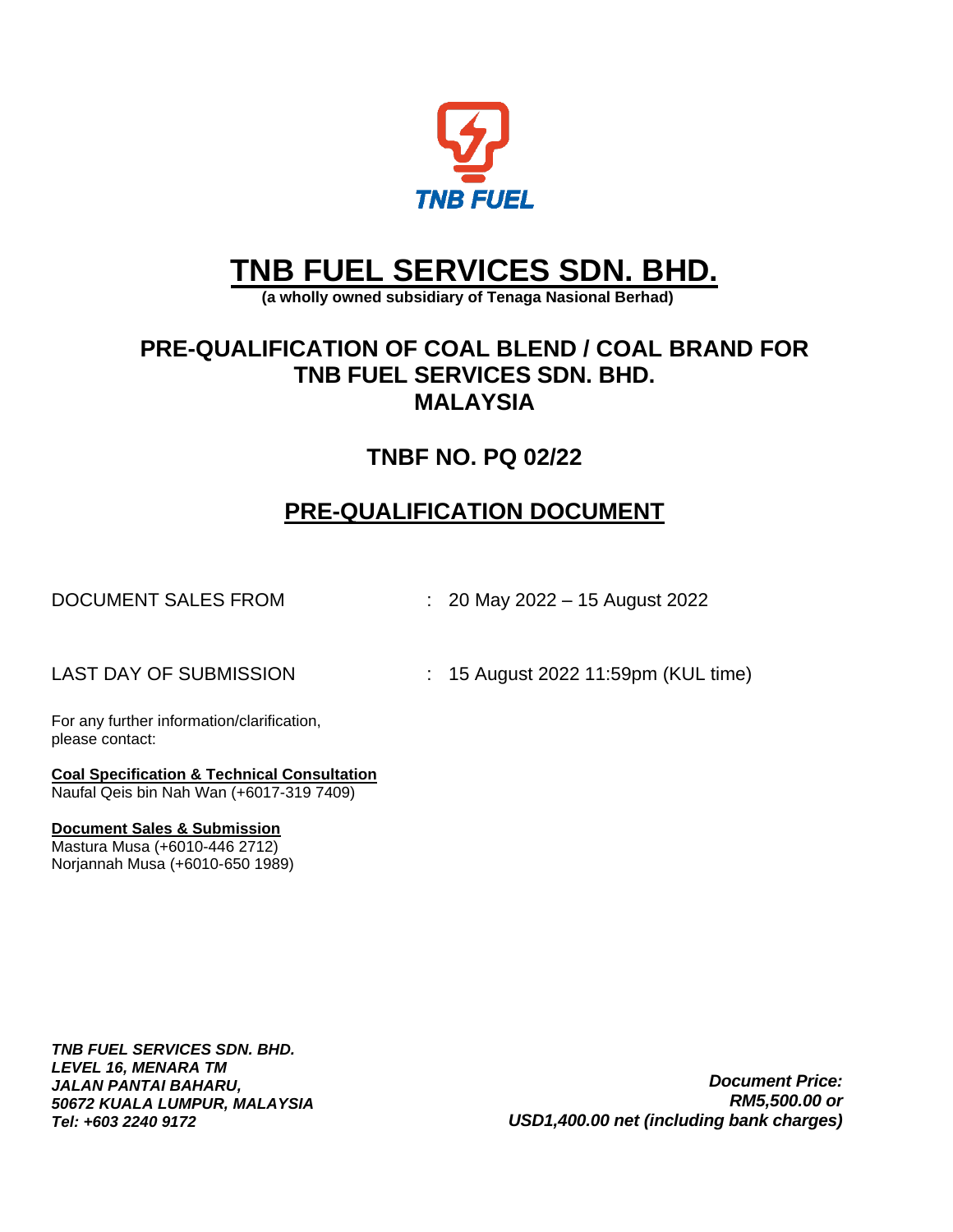### **TNB FUEL SERVICES SDN. BHD.**

## **PRE-QUALIFICATION OF COAL BLEND / COAL BRAND FOR TNB FUEL SERVICES SDN. BHD. MALAYSIA**

### **TNBF NO. PQ 02/22**

#### **Contents**

- Section 1.0 **Instruction to Applicants**
- Section 2.0 General Specification and Requirements (Kapar Energy Ventures Sdn. Bhd., TNB Janamanjung Sdn. Bhd. (Manjung 1,2 and 3), Tanjung Bin Power Sdn. Bhd., Jimah Energy Ventures Sdn. Bhd., TNB Janamanjung Sdn. Bhd. (Manjung 4), Tanjung Bin Energy Sdn. Bhd., TNB Manjung Five Sdn. Bhd., and Jimah East Power Sdn. Bhd.)

### DOCUMENTS TO BE SUBMITTED WITH SUBMISSION

Schedule A: Coal Quality Data

Schedule B: Applicant's and Contracting Party Details

Schedule C: Mine Profile

Schedule D: Loading Port Details

Schedule E: Additional Information (For International Traders Only)

Schedule F: Checklist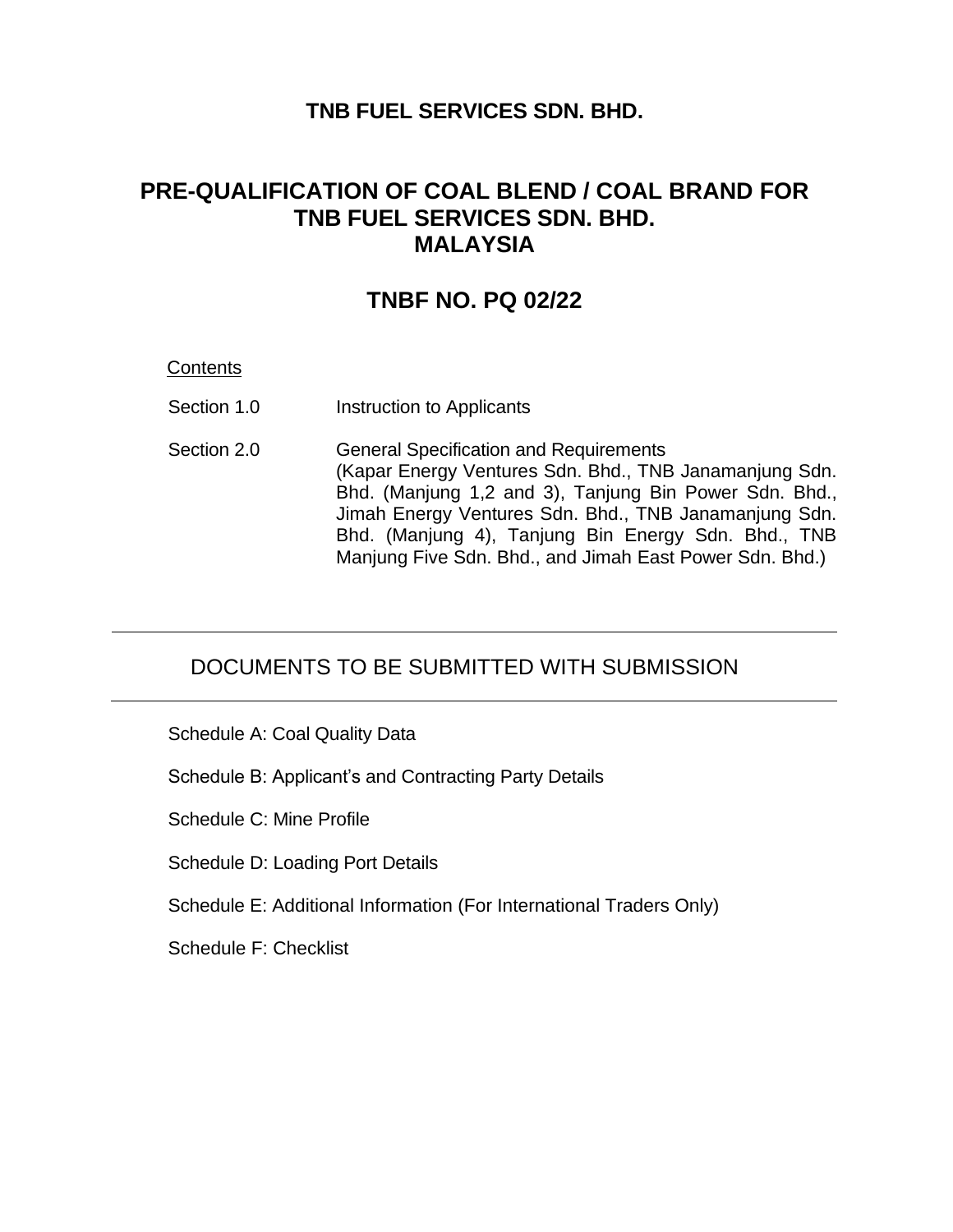| 1.1<br><b>Objective</b>                                                                                       | The objective of this document is to prequalify the Coal Blend / Coal Brand for<br>supply to TNB Fuel Services Sdn. Bhd. ("TNBF"). The document contains the<br>information and instructions to the Applicant on the Pre-Qualification Exercise.                                                                                                                                                                                                                                                                                           |
|---------------------------------------------------------------------------------------------------------------|--------------------------------------------------------------------------------------------------------------------------------------------------------------------------------------------------------------------------------------------------------------------------------------------------------------------------------------------------------------------------------------------------------------------------------------------------------------------------------------------------------------------------------------------|
| 1.2<br><b>Background</b><br><b>Information</b>                                                                | Tenaga Nasional Berhad ("TNB") is a public listed utility doing business in the<br>generation, transmission and distribution of electrical energy throughout<br>Peninsular Malaysia.                                                                                                                                                                                                                                                                                                                                                       |
|                                                                                                               | TNB Fuel Services Sdn. Bhd. ("TNBF") is a wholly owned subsidiary of TNB.<br>TNBF's core business activity is to undertake supply and delivery of fuel including<br>but not limited to coal for all TNB subsidiaries and other coal-fired Independent<br>Power Producers ("IPPs") in Malaysia that have entered Power Purchase<br>Agreement ("PPA") with TNB.                                                                                                                                                                              |
| 1.3<br><b>Invitation to</b><br><b>Participate</b>                                                             | The following parties:<br>i.<br>coal mine owners;<br>ii.<br>coal producers;<br>iii.<br>international traders;<br>marketing arm; or<br>iv.<br>agents / promoters<br>V.<br>hereinafter called the "Applicant(s)", are invited to participate in the Pre-<br><b>Qualification Exercise.</b><br>Pre-Qualification Exercise is not a tender exercise. There shall be no award<br>of contracts to this Pre-Qualification Exercise.                                                                                                               |
| 1.3.1<br><b>Successful</b><br><b>Prequalified</b><br><b>Applicants/</b><br><b>Contracting</b><br><b>Party</b> | The successful prequalified Applicants/Contracting Party may be invited to<br>participate in either of TNBF's future spot and/or long term coal tenders for the Coal<br>Blend / Coal Brand submitted in this Pre-Qualification Exercise.<br>All Applicants shall be notified in writing, upon evaluation of data submitted,<br>whether they are prequalified (or otherwise) to supply to TNBF. The successful<br>prequalified Applicants will have a validity period of three (3) years.                                                   |
| 1.3.2<br>Contracting<br><b>Parties and</b><br><b>Coal Quality</b><br>Data                                     | If the prequalified Applicants/Contracting Party are successful in any of the TNBF's<br>coal tender exercises, TNBF will have the contract with mine owner, mine producer<br>or international trader only. The Applicant/Contracting Party may be awarded<br>contract(s) based on the Coal Quality Data submitted in the Pre-Qualification<br>Exercise. The submitted Coal Quality Data by the Applicant/Contracting Party<br>during this Pre-Qualification Tender Exercise shall be valid for the duration of the<br>awarded contract(s). |
|                                                                                                               | TNBF reserves the right to withdraw any tender submission that it is found<br>to be non-compliant to Pre-qualified coal quality specifications.                                                                                                                                                                                                                                                                                                                                                                                            |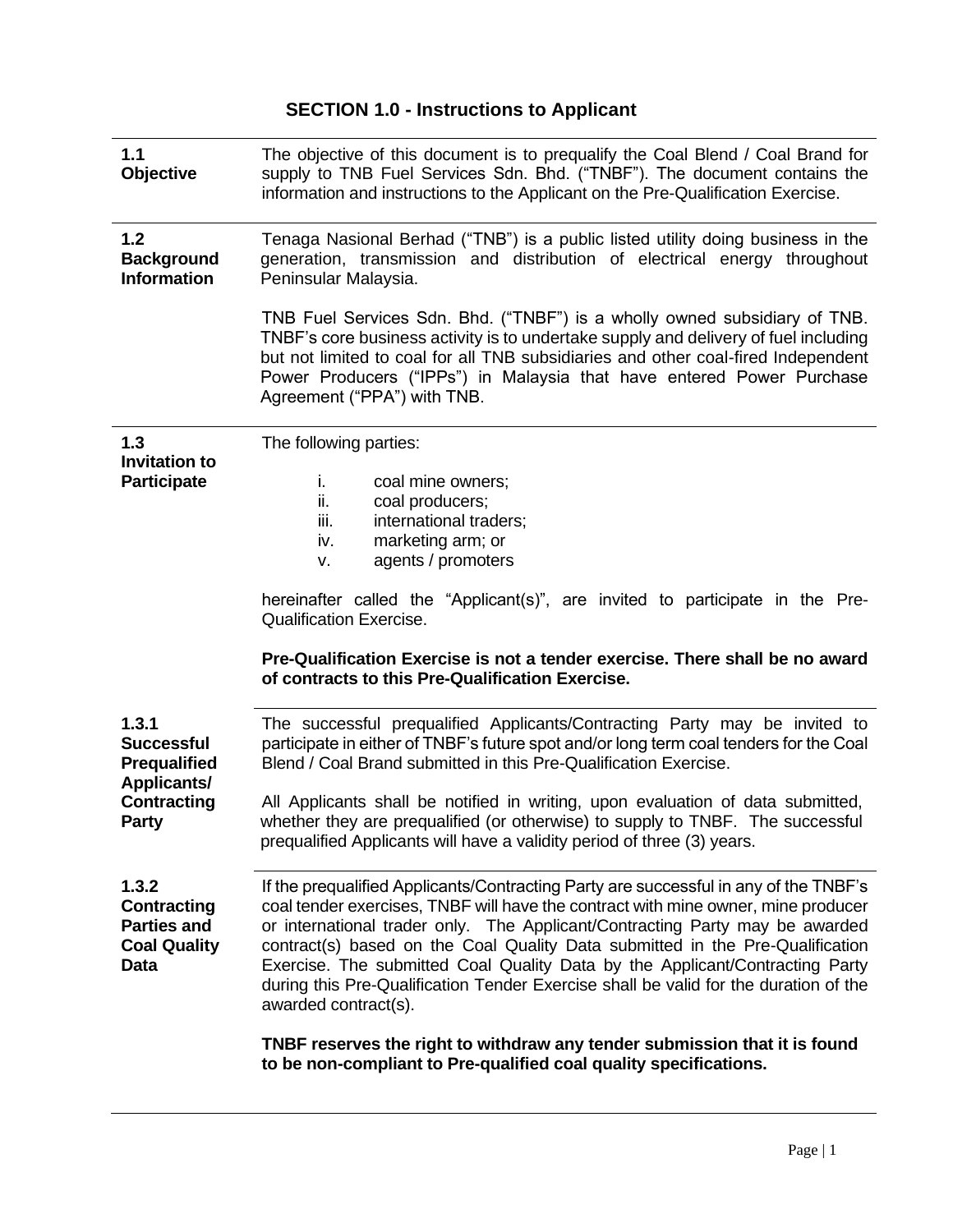| 1.4<br><b>Entitlement of</b><br><b>Submission for</b><br>Coal Blend /<br><b>Coal Brand</b> | purchased. |                                         | The Applicant can propose only one Coal Blend / Coal Brand for each Pre-<br>Qualification submission (the "Submission"). Applicants may submit multiple<br>Submissions, provided that all Submissions must use original documents                                                              |
|--------------------------------------------------------------------------------------------|------------|-----------------------------------------|------------------------------------------------------------------------------------------------------------------------------------------------------------------------------------------------------------------------------------------------------------------------------------------------|
|                                                                                            |            |                                         | The Coal Blend / Coal Brand name must be clearly stated in Schedule A.                                                                                                                                                                                                                         |
| 1.5<br><b>Basis of</b><br><b>Supply</b>                                                    |            |                                         | TNBF will purchase coal on a FOB INCOTERMS 2010 basis and will arrange all<br>coal transportation to the coal-fired IPPs from the supplier's Loading Port.<br>However, TNBF also reserves its right to purchase coal on CFR or DAP<br><b>INCOTERMS 2020</b> basis subject to its requirements. |
| 1.6<br><b>Submission of</b><br>Proposal                                                    |            |                                         | The Submission must be submitted using the original documents with all the<br>Schedules duly filled and signed (if applicable).                                                                                                                                                                |
| 1.6.1<br><b>Data</b><br><b>Submission</b>                                                  |            |                                         | The Submission for this Pre-Qualification Exercise shall include all documents,<br>information and data necessary to complete the requirements of the document in<br>all respects. In particular, the Submission shall be accompanied by the following:                                        |
|                                                                                            | i.         | Schedule A                              | <b>Coal Quality Data</b>                                                                                                                                                                                                                                                                       |
|                                                                                            | ii.        | Schedule B                              | <b>Applicant's Details</b>                                                                                                                                                                                                                                                                     |
|                                                                                            | iii.       | Schedule C                              | <b>Mine Profile</b>                                                                                                                                                                                                                                                                            |
|                                                                                            | iv.        | Schedule D                              | <b>Loading Port Details</b>                                                                                                                                                                                                                                                                    |
|                                                                                            | V.         | Schedule E                              | Additional Information (for International Traders Only)                                                                                                                                                                                                                                        |
|                                                                                            | vi.        | Schedule F                              | <b>Checklist</b>                                                                                                                                                                                                                                                                               |
|                                                                                            |            |                                         | Failure to submit all the necessary documents, information and data may render<br>the submission to be incomplete and therefore may be rejected.                                                                                                                                               |
| 1.6.2<br>Language of<br><b>Submission</b>                                                  |            | in the English Language.                | All correspondences in connection with this Submission and Agreement shall be                                                                                                                                                                                                                  |
| 1.6.3<br><b>Submission</b><br><b>Deadline</b>                                              |            | 11.59pm 15 August 2022                  | All Submissions shall be submitted online via <b>https://tnbfebid.com/</b> before                                                                                                                                                                                                              |
|                                                                                            |            |                                         | TNBF reserves the right not to evaluate the submission (NULL and VOID) if the<br>submission document received is incomplete in part or in full.                                                                                                                                                |
| 1.6.4<br><b>Submission</b><br><b>Validity</b>                                              |            | coal tender exercise for that duration. | The Submission must be valid for at least 3 years from the submission date to<br>enable the successful Applicants/Contracting Party to participate in any of TNBF's                                                                                                                            |
|                                                                                            |            |                                         |                                                                                                                                                                                                                                                                                                |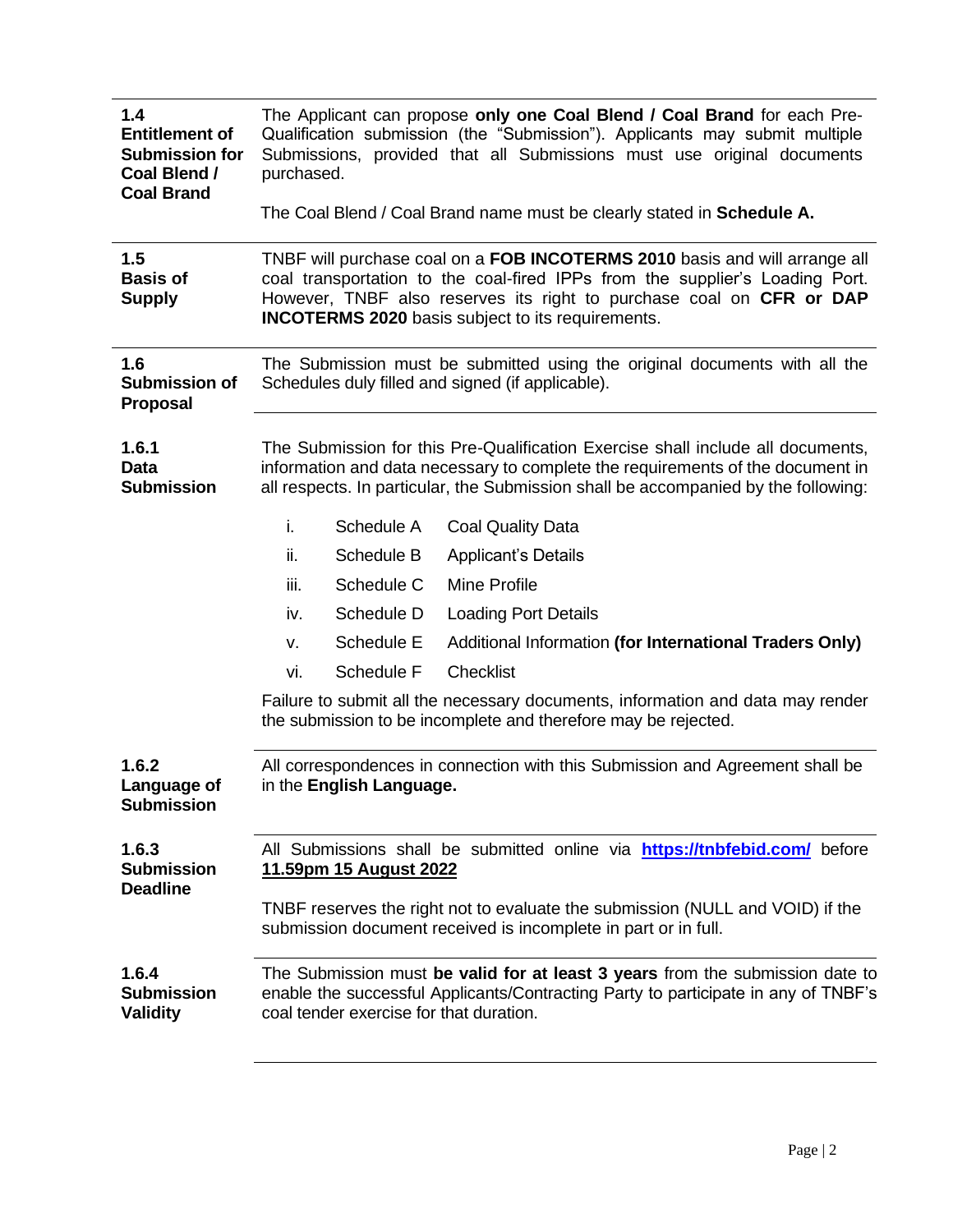| 1.6.5<br><b>Rejection of</b><br><b>Post-Deadline</b><br><b>Submission</b>                | The Submission proposal received after the above closing date and time shall be<br>rejected.                                                                                                                                                                                                                                                                                                        |
|------------------------------------------------------------------------------------------|-----------------------------------------------------------------------------------------------------------------------------------------------------------------------------------------------------------------------------------------------------------------------------------------------------------------------------------------------------------------------------------------------------|
| 1.6.6<br><b>Cost of</b><br><b>Submission</b>                                             | TNBF shall not be responsible for, nor pay for, any expense or loss, which may be<br>incurred by the Applicant in completing and submitting the Submission.                                                                                                                                                                                                                                         |
| 1.6.7<br><b>Submission</b><br><b>Evaluation</b>                                          | Evaluation of Submissions shall be based on but not limited to the following:<br>Compliance with boiler design specification;<br>i.<br>Evaluation of the coal performance through desktop modelling and/or<br>ii.<br>any other method of evaluating the coal performance in the boiler; and<br>iii. Compliance with Submission instructions and requirements as required<br>in Schedule $A - F$ .   |
| 1.7<br><b>Clarification</b><br><b>Meetings</b>                                           | TNBF may require relevant Applicants to attend the clarification meetings during<br>the evaluation stage of this Pre-Qualification Exercise.                                                                                                                                                                                                                                                        |
| 1.8<br>Due-<br><b>Diligence</b>                                                          | TNBF may send a due-diligence team to carry out a due-diligence exercise on the<br>Applicant's coal mine and supply chain. Applicant is required to assist the<br>arrangement of due diligence exercise and ensure the mine is accessible by the<br>appointed due diligence team.                                                                                                                   |
| <b>1.9 Notification</b><br>of Successful<br><b>Pre-Qualified</b><br><b>Coal Supplier</b> | The successful pre-qualified Coal Supplier shall be notified officially by TNBF.<br>This Document Submission shall not be treated as successful notification<br>whatsoever, unless officially notified by TNBF.                                                                                                                                                                                     |
| 1.10<br><b>TNBF's Rights</b>                                                             | TNBF is not obliged to inform any reasons for the rejection of any Submission<br>or whether the Applicant is successfully prequalified or otherwise. TNBF also<br>reserves its right to alter / change or modify any of the contents in this document<br>as and when required.                                                                                                                      |
| 1.11<br>No<br><b>Misleading</b><br><b>Information</b>                                    | All written information supplied by the Applicant in the Submission document are<br>true, complete and accurate in all material respects at the date it was given and is<br>not misleading in any respect.                                                                                                                                                                                          |
| 1.12<br><b>Blacklisting</b><br>of Applicant                                              | Applicants who submitted false and misleading Submission Documents<br>information may be blacklisted from participating in any TNBF/TNB tenders nor<br>being offered with any TNBF/TNB contracts.                                                                                                                                                                                                   |
|                                                                                          | Applicants, who are currently suspended or blacklisted or in the process of being<br>blacklisted by TNBF/TNB, and still serving its penalty period, shall not be<br>allowed and entertained to participate in this Pre-Qualification Exercise. Once<br>penalty period is completed, Applicants should participate again in Pre-<br>Qualification Exercise if they intend to be qualified applicant. |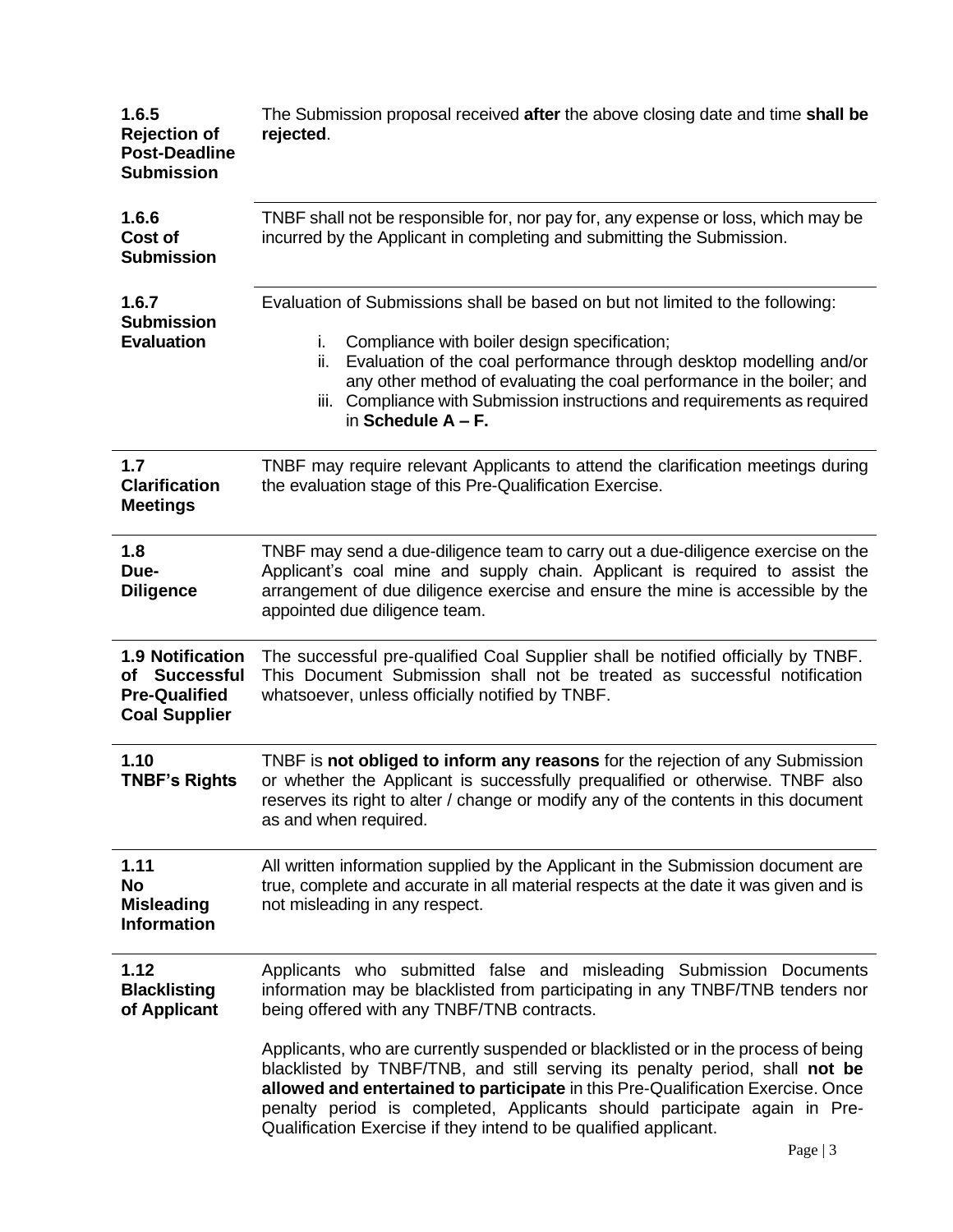| 1.13            | a. The Applicants/Contracting Party shall ensure that on a continuing basis and   |
|-----------------|-----------------------------------------------------------------------------------|
| <b>Sanction</b> | at all times that they, their agents, sub-contractors, financial institutions and |
| <b>Clause</b>   | any other related entities dealing directly or indirectly with TNBF are not       |
|                 | subject to Sanctions or a Listed Party.                                           |

b. For the purpose of this clause:

**"Sanctions"** shall mean economic or financial sanctions or trade embargoes or trade restrictions or similar or equivalent restrictive measures imposed, administered, enacted or enforced from time to time by the UN, US, EU, UK or other applicable sanctions authority.

**"Listed Party"** shall mean any party listed on the US OFAC Foreign Asset Control List, or similar EU or UK lists of sanctioned or restricted parties.

- c. The Applicants/Contracting Party ensure that to the best of their knowledge:
	- i. The cargo has not been purchased from any sanctioned entities and Listed Party; and
	- ii. None of the shippers, receivers or cargo interests are a sanctioned entity and Listed Party.

In view of this, the Applicants shall also be required to sign and submit the TNBF Integrity Pact & TNBF Sanction Declaration Form (part of the documents required under Schedule F – Checklist).

**1.14 Confidentiality and Personal Data Protection** The Applicant shall treat this document and everything within it as private and confidential. The Applicant shall not publish or release information or drawings relating to this document except with prior written consent of TNBF. TNBF and the Applicant agree to comply at all times with provisions and obligations contained in all applicable laws and regulations in Malaysia, including but not limited to the Personal Data Protection Act 2010.

> For the purpose of information and notification, TNB's Personal Data Protection Policy can be accessed at<https://www.tnb.com.my/pdpa>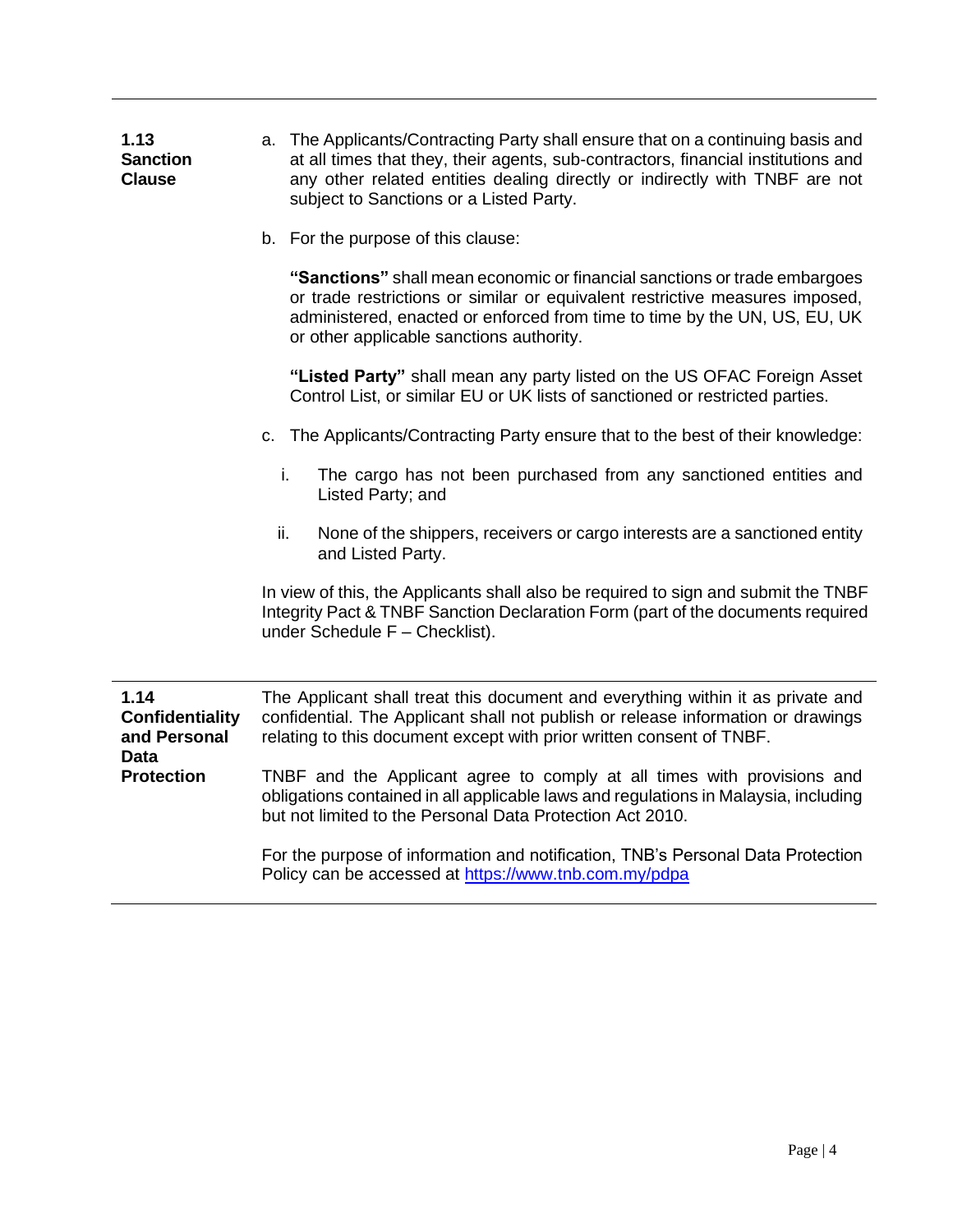| 1.15<br><b>Further</b><br><b>Information</b> | TNBF may require the Applicant to furnish other information or documents, which<br>TNBF considers necessary in the evaluation and selection exercise. |
|----------------------------------------------|-------------------------------------------------------------------------------------------------------------------------------------------------------|
|                                              | Further information and clarification on the documents may be obtained on<br>application in writing or telefax to:                                    |
|                                              | <b>MANAGING DIRECTOR</b>                                                                                                                              |
|                                              | TNB FUEL SERVICES SDN. BHD.                                                                                                                           |
|                                              | LEVEL 16, MENARA TM                                                                                                                                   |
|                                              | <b>JALAN PANTAI BAHARU</b>                                                                                                                            |
|                                              | 50672 KUALA LUMPUR, MALAYSIA                                                                                                                          |

(Attention: Datuk Ts Shamsul bin Ahmad)

**[END OF SECTION 1.0]**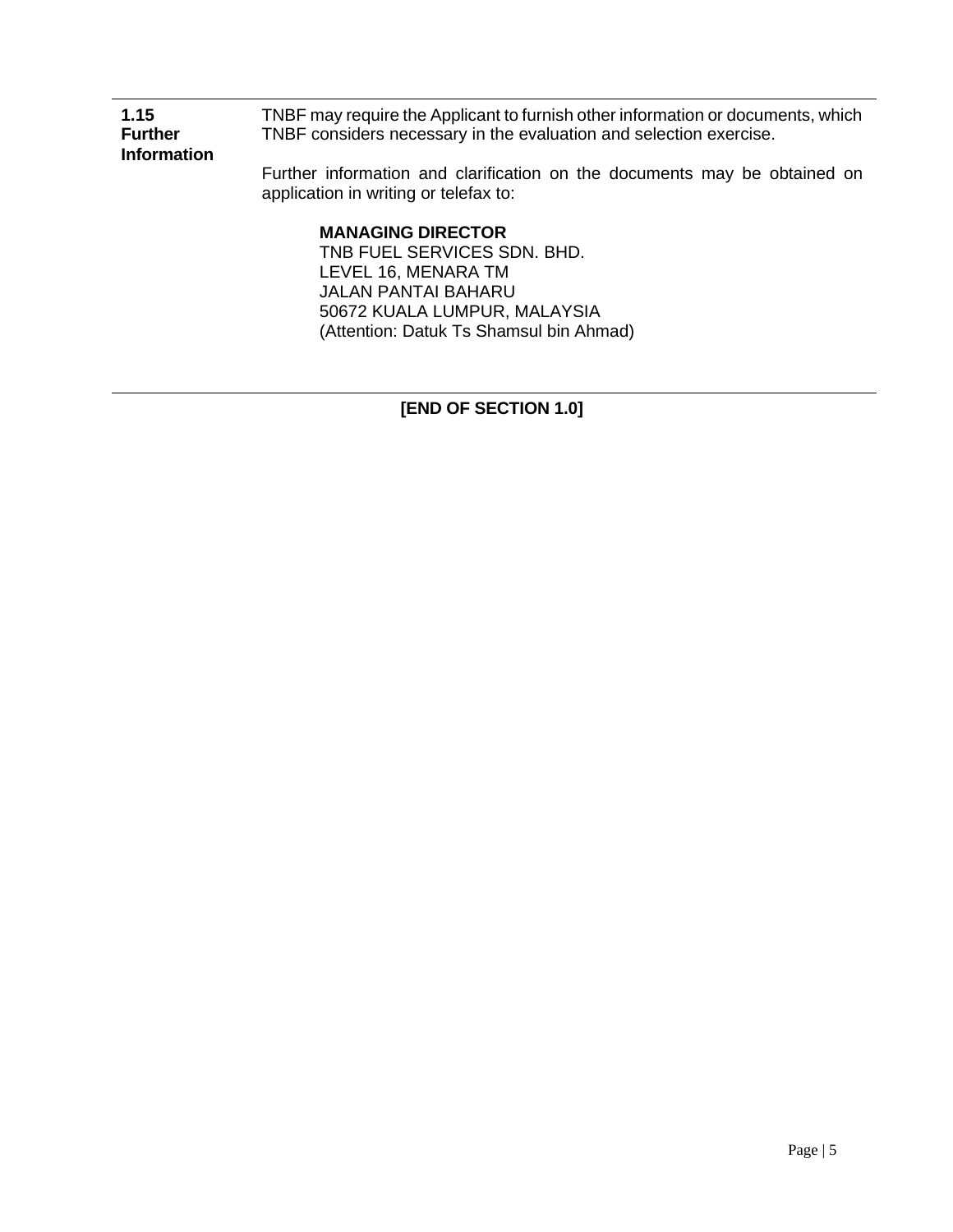# **SECTION 2.0 – General Specification and Requirement**

| 2.1<br><b>General</b>                                                       | This section specifies the general specification of IPP(s).                                                                                                                                                                                                                                                                                    |
|-----------------------------------------------------------------------------|------------------------------------------------------------------------------------------------------------------------------------------------------------------------------------------------------------------------------------------------------------------------------------------------------------------------------------------------|
| <b>Specification</b><br>of IPP(s)                                           | The following are the coal-fired IPPs in Malaysia that have entered into Power<br>Purchase Agreement ("PPA") with TNB:                                                                                                                                                                                                                         |
| 2.1.1<br><b>Kapar Energy</b><br>Ventures Sdn.<br>Bhd.                       | Kapar Energy Ventures is a coal-fired IPP situated in the district of Klang,<br>Selangor. It is partly owned by TNB but operated as a full-fledged IPP. The IPP<br>has a capacity of 1600MW of coal-fired generation capacity consisting of two units<br>of 300MW each and two units of 500MW each. The IPP utilises bituminous<br>coals only. |
| <b>Coal Receiving</b><br><b>Facility</b>                                    | The IPP's coal receiving facility is designed to unload vessels of up to <b>Panamax</b><br>sizes, where the site has access to deep water maximum of 13.1 m draft during<br>high tide. The facility is not suitable for barge discharging.                                                                                                     |
| 2.1.2<br><b>TNB</b><br>Janamanjung<br>Sdn. Bhd.<br>(Manjung 1,2<br>and $3)$ | TNB Janamanjung is a coal-fired IPP in the district of Manjung, Perak and a<br>wholly owned subsidiary of TNB. The IPP has a total capacity of 2,100 MW,<br>consisting of three coal-fired units of 700MW each. The IPP utilises sub-<br>bituminous coals. It is also capable of burning bituminous coals in the event<br>of emergency.        |
| <b>Coal Receiving</b><br><b>Facility</b>                                    | The IPP's coal receiving facility is designed to unload vessels of up to <b>Capesize</b> ,<br>where the site has access to deep water of 18 m draft. The facility is not suitable<br>for barge discharging.                                                                                                                                    |
| 2.1.3<br><b>Tanjung Bin</b><br>Power Sdn.<br>Bhd.                           | Tanjung Bin Power is a coal-fired IPP situated near the southern tip of Peninsular<br>Malaysia, in the district of Mukim Serkat, Pontian, Johor. The IPP has a capacity<br>of 2,100 MW, consisting of three coal-fired Units of 700 MW each. The IPP is<br>capable of burning sub-bituminous and bituminous coal blend.                        |
| <b>Coal Receiving</b><br><b>Facility</b>                                    | The IPP's coal receiving facility is designed to unload vessels of up to Capesize,<br>where the site has access to deep water of 16.5 m draft. The facility is not suitable<br>for barge discharging.                                                                                                                                          |
| 2.1.4<br><b>Jimah Energy</b><br><b>Ventures Sdn.</b><br>Bhd.                | Jimah Energy Ventures is a coal-fired IPP situated in the state of Negeri<br>Sembilan. The IPP has a total capacity of 1,400 MW, consisting of two coal-fired<br>units of 700 MW each. The IPP is capable of burning sub-bituminous and<br>bituminous coal blend.                                                                              |
| <b>Coal Receiving</b><br><b>Facility</b>                                    | The IPP's coal receiving facility is designed to unload vessels of up to <b>Capesize</b> ,<br>where the site has access to deep water of 18 m draft. The facility is not suitable<br>for barge discharging.                                                                                                                                    |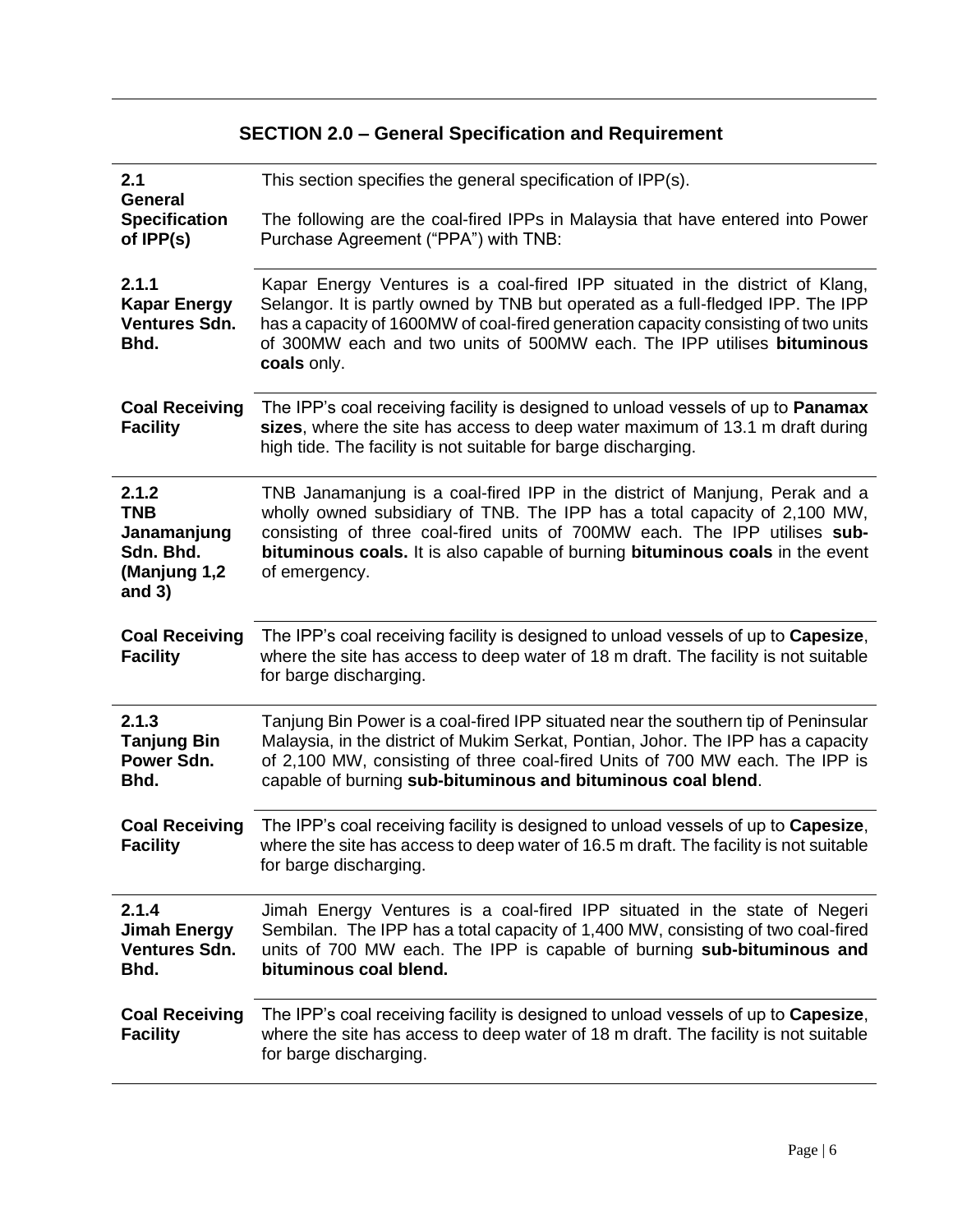| 2.1.5<br><b>TNB</b><br>Janamanjung<br>Sdn. Bhd.<br>(Manjung 4) | Manjung 4 is operated by TNB Janamanjung Sdn. Bhd. (TNBJ) is a coal-fired IPP<br>in the district of Manjung, Perak and a wholly owned subsidiary of TNB. The IPP<br>consists of a single coal-fired unit of 1,000MW. The IPP utilises sub-bituminous<br>coals. It is also capable of burning bituminous coals in the event of emergency.            |
|----------------------------------------------------------------|-----------------------------------------------------------------------------------------------------------------------------------------------------------------------------------------------------------------------------------------------------------------------------------------------------------------------------------------------------|
| <b>Coal Receiving</b><br><b>Facility</b>                       | The IPP's coal receiving facility is designed to unload vessels of up to Capesize,<br>where the site has access to deep water of 18 m draft. The facility is not suitable<br>for barge discharging.                                                                                                                                                 |
| 2.1.6<br><b>Tanjung Bin</b><br><b>Energy Sdn.</b><br>Bhd.      | Tanjung Bin Energy is a coal-fired IPP situated near the southern tip of Peninsular<br>Malaysia, in the district of Mukim Serkat, Pontian, Johor. The IPP consists of a<br>single coal-fired unit of 1,000 MW. The IPP utilises sub-bituminous coals. It is<br>also capable of burning bituminous coals in the event of emergency.                  |
| <b>Coal Receiving</b><br><b>Facility</b>                       | The IPP's coal receiving facility is designed to unload vessels of up to Capesize,<br>where the site has access to deep water of 16.5m draft. The facility is not suitable<br>for barge discharging.                                                                                                                                                |
| 2.1.7<br><b>TNB Manjung</b><br>Five Sdn. Bhd.                  | Manjung Five is operated by TNB Janamanjung Sdn. Bhd. ("TNBJ") is a coal-<br>fired IPP in the district of Manjung, Perak and a wholly owned subsidiary of TNB.<br>The IPP consists of a single coal-fired unit of 1,000 MW. The IPP utilises sub-<br>bituminous coals. It is also capable of burning bituminous coals in the event<br>of emergency. |
| <b>Coal Receiving</b><br><b>Facility</b>                       | The IPP's coal receiving facility is designed to unload vessels of up to Capesize,<br>where the site has access to deep water of 18 m draft. The facility is not suitable<br>for barge discharging.                                                                                                                                                 |
| 2.1.8<br><b>Jimah East</b><br>Power Sdn.<br>Bhd.               | Jimah East Power Plant is a coal-fired IPP situated in the state of Negeri<br>Sembilan. The IPP has a total capacity of 2,000 MW, consisting of two coal-fired<br>units of 1000 MW each. The IPP is capable of burning sub-bituminous coal<br>blend (low and medium calorific value) or straight burn coal.                                         |
| <b>Coal Receiving</b><br><b>Facility</b>                       | The IPP's coal receiving facility is designed to unload vessels of up to Capesize,<br>where the site has access to deep water of 18 m draft. The facility is not suitable<br>for barge discharging.                                                                                                                                                 |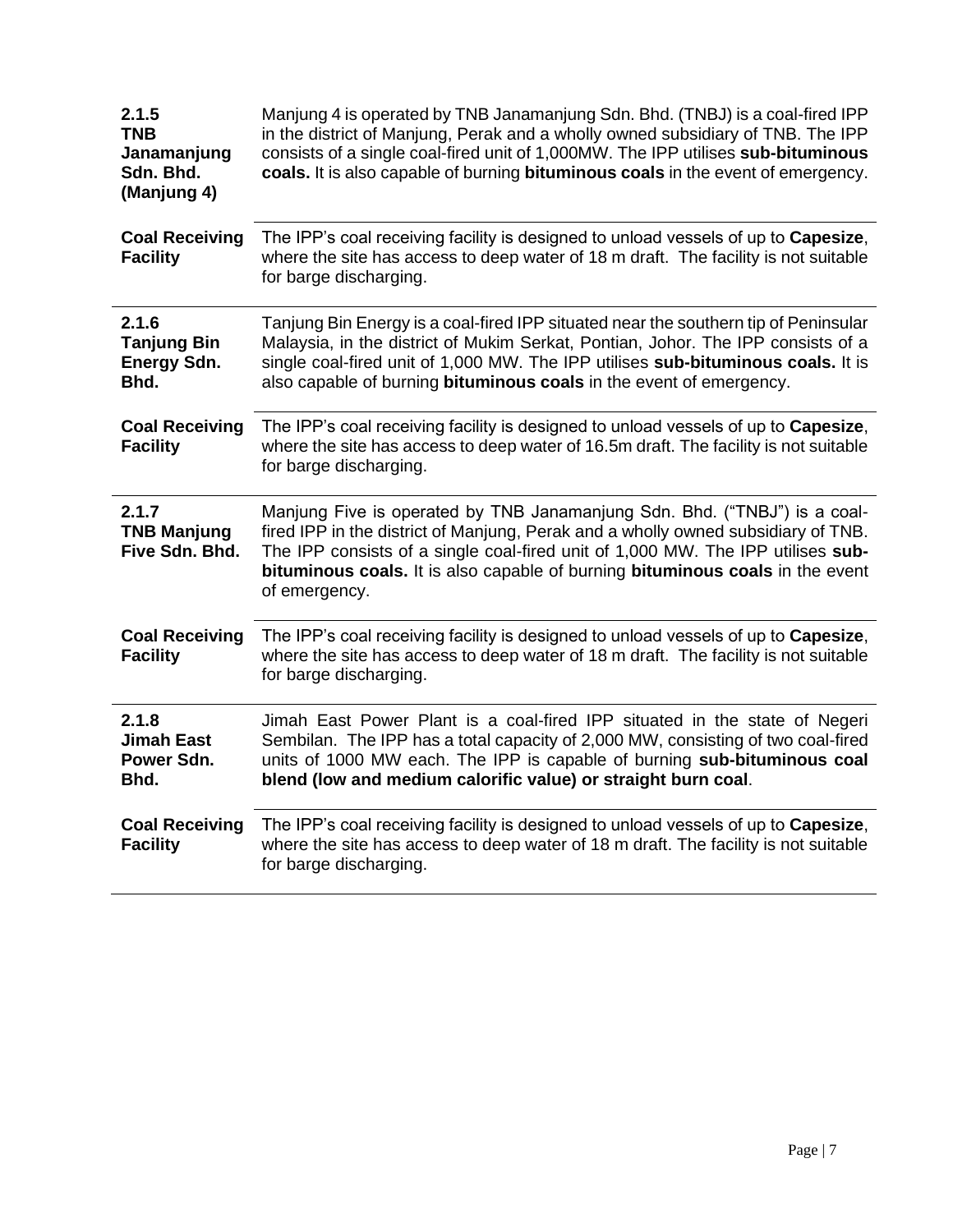| 2.2<br><b>General</b><br><b>Requirement</b><br>of Coal Quality                                        | This section specifies the general requirement of coal quality.                                                                                                                                                                                                                                                                                                                                                                                                                                                                                  |
|-------------------------------------------------------------------------------------------------------|--------------------------------------------------------------------------------------------------------------------------------------------------------------------------------------------------------------------------------------------------------------------------------------------------------------------------------------------------------------------------------------------------------------------------------------------------------------------------------------------------------------------------------------------------|
| 2.2.1<br>Suitability at<br>IPP(s)                                                                     | The Coal Blend / Coal Brand offered must be suitable for use at the IPP(s), which<br>have been designed to burn sub-bituminous and/or bituminous coal with<br>quality range as specified in <b>Annex 1.0.</b>                                                                                                                                                                                                                                                                                                                                    |
| 2.2.2<br><b>Boiler Design</b><br><b>Limit of Each</b><br><b>IPP</b>                                   | The Coal Blend / Coal Brand offered shall be rejected if the coal quality<br>specification falls outside any of the Coal Quality limits of each IPP.                                                                                                                                                                                                                                                                                                                                                                                             |
| 2.2.3<br>IPP(s)<br><b>Acceptance</b><br><b>Base on</b><br><b>Fouling and</b><br><b>Slagging Index</b> | All coals submitted will be subjected to further evaluation to assess the coal<br>suitability at the coal-fired IPPs especially on the fouling and slagging index.<br>The categorization will not necessarily mean that the coal will not be successfully<br>prequalified to any of the IPPs, however it will be set as a basis for the acceptance<br>of the coal-fired IPPs during the tender evaluation.                                                                                                                                       |
| 2.2.4<br><b>Adherence to</b><br><b>Coal Quality</b><br><b>Limits</b>                                  | Coal Quality limits shall be strictly adhered to when submitting the coal<br>specification in Schedule A.                                                                                                                                                                                                                                                                                                                                                                                                                                        |
| 2.2.5<br><b>Furnishing the</b><br><b>Coal Quality</b><br>Data in Full                                 | The Applicant is encouraged to offer a Coal Blend / Coal Brand that meets the<br>boiler design limits of as many coal-fired IPPs, if not all.<br>When completing <b>Schedule A</b> , Applicant's attention is drawn to the specific<br>requirements that all coal quality data must be furnished in full, and that the<br>column for "Typical", "Min" and "Max" value shall only contain one value for each<br>property and shall not be entered as a range of values. If a range of values is<br>entered, the Submission shall be disqualified. |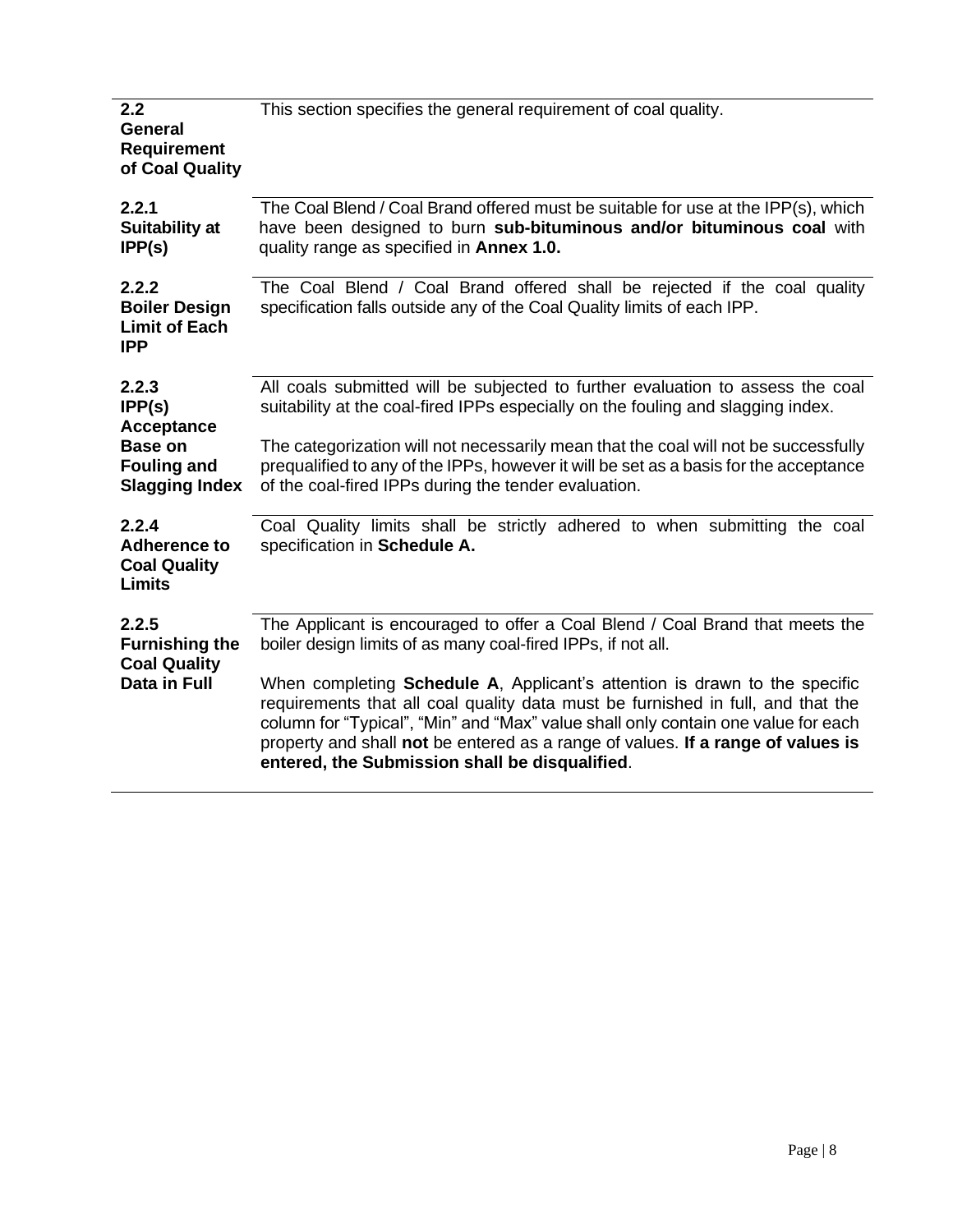| 2.3                | This section specifies the qualification for Applicant in participating in the Pre-           |
|--------------------|-----------------------------------------------------------------------------------------------|
| Qualification      | <b>Qualification Exercise.</b>                                                                |
| of Applicant       |                                                                                               |
|                    | Applicants, who are International Traders, please refer to Item 2.4.                          |
|                    |                                                                                               |
| 2.3.1              | TNBF's preference is Applicants who are Mine Owners or Mine Producers                         |
| <b>Mine Owners</b> | themselves.                                                                                   |
| or Mine            |                                                                                               |
| <b>Producers</b>   | *For Indonesian Applicants, preference is given to Coal Contract of Works/                    |
|                    | Perjanjian Karya Pengusahaan Pertambangan Batubara and Large to Medium                        |
|                    | Scale IUP Producers. Preference is given to Coal Producer / Mine Owner that are               |
|                    | members with the Indonesian Coal Mining Association ("ICMA") / Asosiasi                       |
|                    | Pertambangan Batubara Indonesia ("APBI").                                                     |
|                    |                                                                                               |
| 2.3.2              | The Applicant shall provide an undertaking letter by Mine Owner or Coal Producer.             |
| Other than         | The applicant may provide evidence of the control over the mine and its coal                  |
| <b>Mine Owners</b> | defining the relationship with the Applicant, agreements, contracts, details of               |
| or Mine            | company structure, ownership details, audited annual reports, company brochures               |
| <b>Producers</b>   | and other information deemed relevant as specified in Schedule F (a).                         |
|                    |                                                                                               |
| 2.3.3              | Upon successful tender submission, the contract will be issued to the contracting             |
| <b>Contracting</b> | Party only, not to the Applicant, unless the Applicant is Mine Owner, Producer or             |
| <b>Parties</b>     | International Trader.                                                                         |
| 2.3.4              | The Applicant may submit a letter on its company letterhead affirming that rights             |
| <b>Rights</b>      | granted by the relevant Country Authority to produce, blend, trade, sell and export           |
| <b>Granted by</b>  | coal from mine(s) as specified in Schedule F (b).                                             |
| <b>Authorities</b> |                                                                                               |
|                    | TNBF may require Applicant to submit other documents/evidences to further                     |
|                    | demonstrate such exercise of control i.e. Copies of the relevant permits, licenses            |
|                    | or leases based on the Government regulatory requirement i.e. Mining Permit,                  |
|                    | Blending Permit, Trading Permit and Export Permit.                                            |
|                    | * For Indonesian Applicants, please provide the relevant:                                     |
|                    |                                                                                               |
|                    | Mining Permit Details based on the Relevant Government Authority (Coal                        |
|                    | Contract of Works/Perjanjian Karya Penguasahaan Pertambangan Batubara;                        |
|                    | Izin Usaha Pertambangan Operasi Produksi and etc.)                                            |
|                    |                                                                                               |
|                    | Blending Permit Details based on Relevant Government Authority (Izin Usaha<br>2.              |
|                    | Pertambangan Operasi Produksi Khusus untuk Pengolahan dan Pemurnian,                          |
|                    | Persetujuan Izin Blending, Persetujuan Pencampuran Batubara PT Dengan                         |
|                    | $PT \dots$ and etc.)                                                                          |
|                    | Export Permit ( <i>Eksportir Terdaftar</i> ) for the approved mine concession to export<br>3. |
|                    |                                                                                               |
| 2.3.5              | The mine that has been prequalified may be allowed to nominate the same or a                  |
| <b>Applicants</b>  | different Applicant to represent the mine in TNBF's tenders. The prequalified                 |
| <b>Nomination</b>  | specifications of the Coal Blend / Coal Brand from the prequalified mine has to be            |
|                    | maintained.                                                                                   |
|                    |                                                                                               |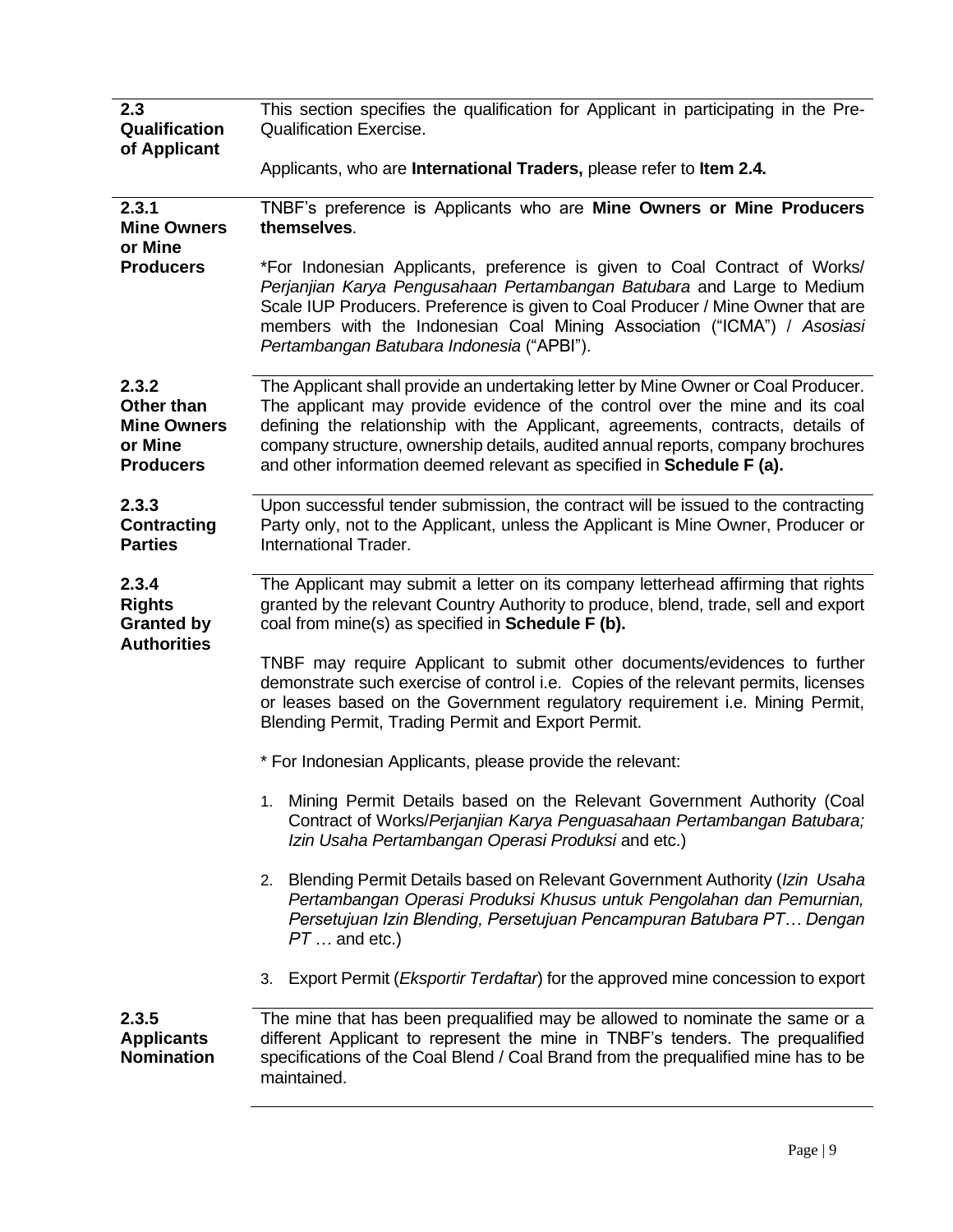| 2.3.6<br><b>Experience</b><br>and Track<br><b>Record</b> | The Applicant may submit proof that the company has experience and track record<br>in supplying coal to reputable Power Utilities in the region i.e. Japan, Taiwan and<br>Korea. Please refer to Schedule B Item 11.                                                                                                                                        |
|----------------------------------------------------------|-------------------------------------------------------------------------------------------------------------------------------------------------------------------------------------------------------------------------------------------------------------------------------------------------------------------------------------------------------------|
|                                                          | The Applicant may submit copies of 3 latest shipment Bill of Ladings for vessel /<br>barge, its 3 respective Certificate of Sampling and Analysis, its 3 respective<br>Certificate of Origin (COO) for the Coal Blend / Coal Brand proposed and for<br>Indonesian shipments, its respective Laporan Surveyor Ekspor. Please refer to<br>Schedule B Item 13. |
|                                                          | For coal originating from Indonesia, where coal has been loaded by barges,<br>please also attach the latest breakdown of the 3 shipments mentioned earlier.<br>The Applicants may submit the relevant 7 to 9 barges documentation and coal<br>sources for complete full load of each Mother Vessel shipments. Please refer to<br>Schedule B Item 14.        |
| 2.3.7<br><b>Sufficient Coal</b><br><b>Reserves</b>       | The Applicant may need to confirm that it has sufficient coal reserves to satisfy the<br>obligations of the Submission and that it undertakes to deliver only coal from such<br>mine(s).                                                                                                                                                                    |
|                                                          | Please furnish the coal mine concession/geological survey on the coal resources,<br>reserves, quality etc. based on International Standards report i.e. Joint Ore<br>Reserves Committee Code (JORC Code), South African Code for the Reporting<br>of Mineral Resources and Mineral Reserves (SAMREC), Standard National<br>Indonesia (SNI) or equivalent.   |
|                                                          |                                                                                                                                                                                                                                                                                                                                                             |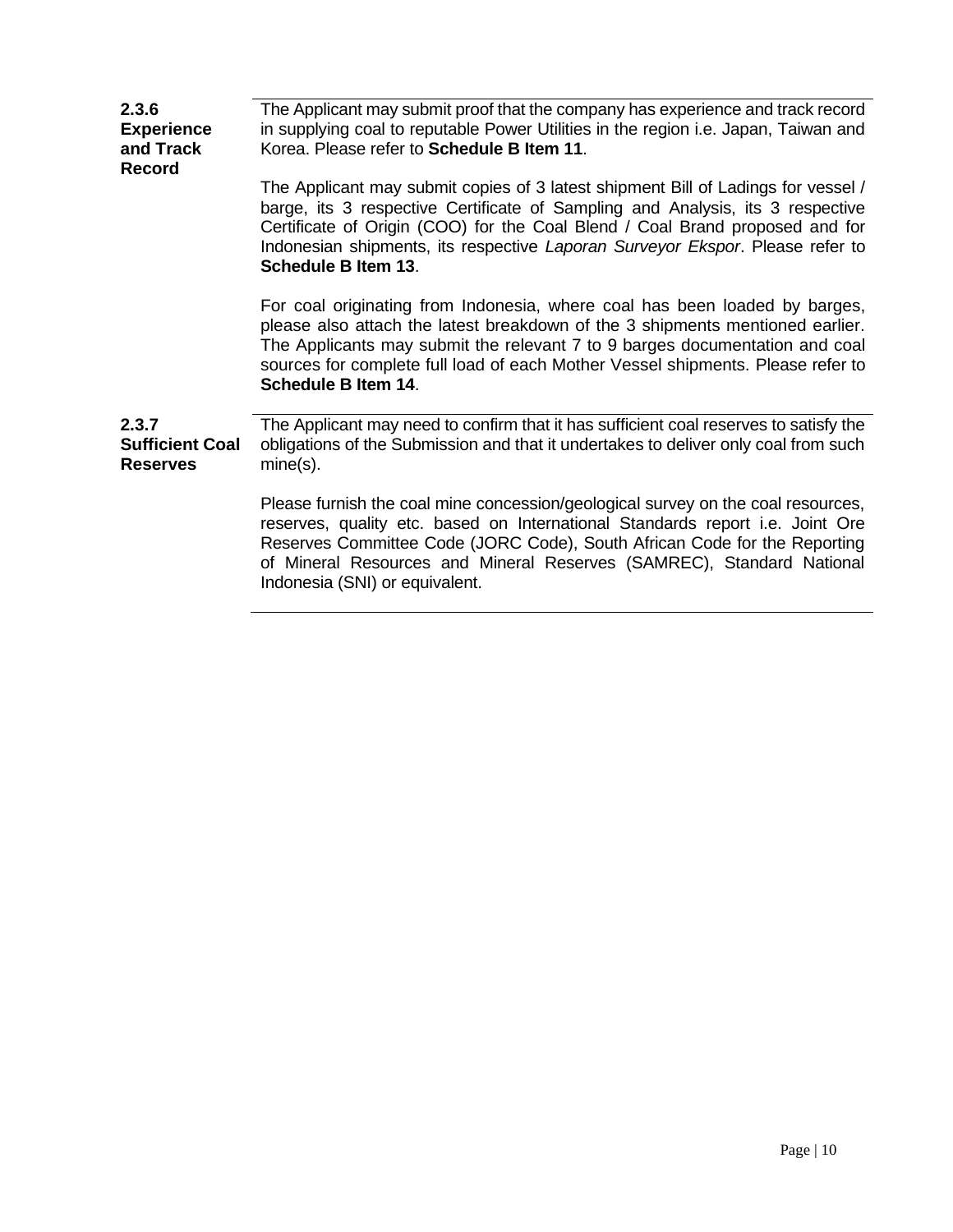| This section specifies the requirement for Applicants (International Traders) in<br>participating in the Pre-Qualification Exercise.                                                                                                                                                                                                                                                                                                                                                                                               |
|------------------------------------------------------------------------------------------------------------------------------------------------------------------------------------------------------------------------------------------------------------------------------------------------------------------------------------------------------------------------------------------------------------------------------------------------------------------------------------------------------------------------------------|
| International Trader is defined as an exclusively duly authorized international sales<br>company of the proposed mine who has the exclusive right to sell the coal<br>produced from the proposed mine to the international market.<br>The accumulated exported coal quantity required is not less than 300,000mt per<br>annum for last three (3) years.                                                                                                                                                                            |
| The International Traders may submit all the documents required i.e. Schedule A<br>- D together with additional information in Schedule E.                                                                                                                                                                                                                                                                                                                                                                                         |
| The Trader may submit in Schedule E the track records of at least 1 year of coal<br>shipments listing the Vessel Name, Coal Blend / Coal Brand, Customer Name,<br>Country, Quantity, Bill of Lading Date, copies of Bill of Ladings, copies of Certificate<br>of Sampling and Analysis and the relevant Laporan Surveyor Ekspor (for coal<br>originating from Indonesia) in Schedule E Item (1).<br>The Trader name should be stated in the Bill of Ladings as Shipper.                                                            |
| The Trader may prove that it has supplied the offered Coal Blend / Coal Brand to<br>reputable Power Utilities.                                                                                                                                                                                                                                                                                                                                                                                                                     |
| The Trader must submit proof of a back-to-back Supply Agreement with Mine<br>Owner/s or Coal Producer/s for the proposed Coal Blend / Coal Brand specified in<br>Schedule A. This proof must be submitted in Schedule E Item (4).                                                                                                                                                                                                                                                                                                  |
| The Mine Owner/s or Coal Producer/s must be an international reputable supplier<br>with established track record in sea-borne trade with reputable utilities. The<br><b>Schedule C</b> of the submission shall be completed with the particulars of the Mine<br>Owner/s or Coal Producer/s which produces the Coal Blend / Coal Brand as<br>submitted in Schedule A.                                                                                                                                                               |
| * Indonesian Traders shall provide the respective:                                                                                                                                                                                                                                                                                                                                                                                                                                                                                 |
| 1. Blending Permit Details based on Relevant Government Authority (Izin<br>Usaha Pertambangan Operasi Produksi Khusus untuk Pengolahan dan<br>Pemurnian, Persetujuan Izin Blending, Persetujuan Pencampuran<br>Batubara PT Dengan PT  and etc.)<br>2. Trading Permit Details based on Relevant Government Authority (Izin<br>Usaha Pertambangan Operasi Produksi Khusus Pengangkutan dan<br>Penjualan) for the approved mine concession to trade.<br>Export Permit (Eksportir Terdaftar) for the approved mine concession to<br>3. |
|                                                                                                                                                                                                                                                                                                                                                                                                                                                                                                                                    |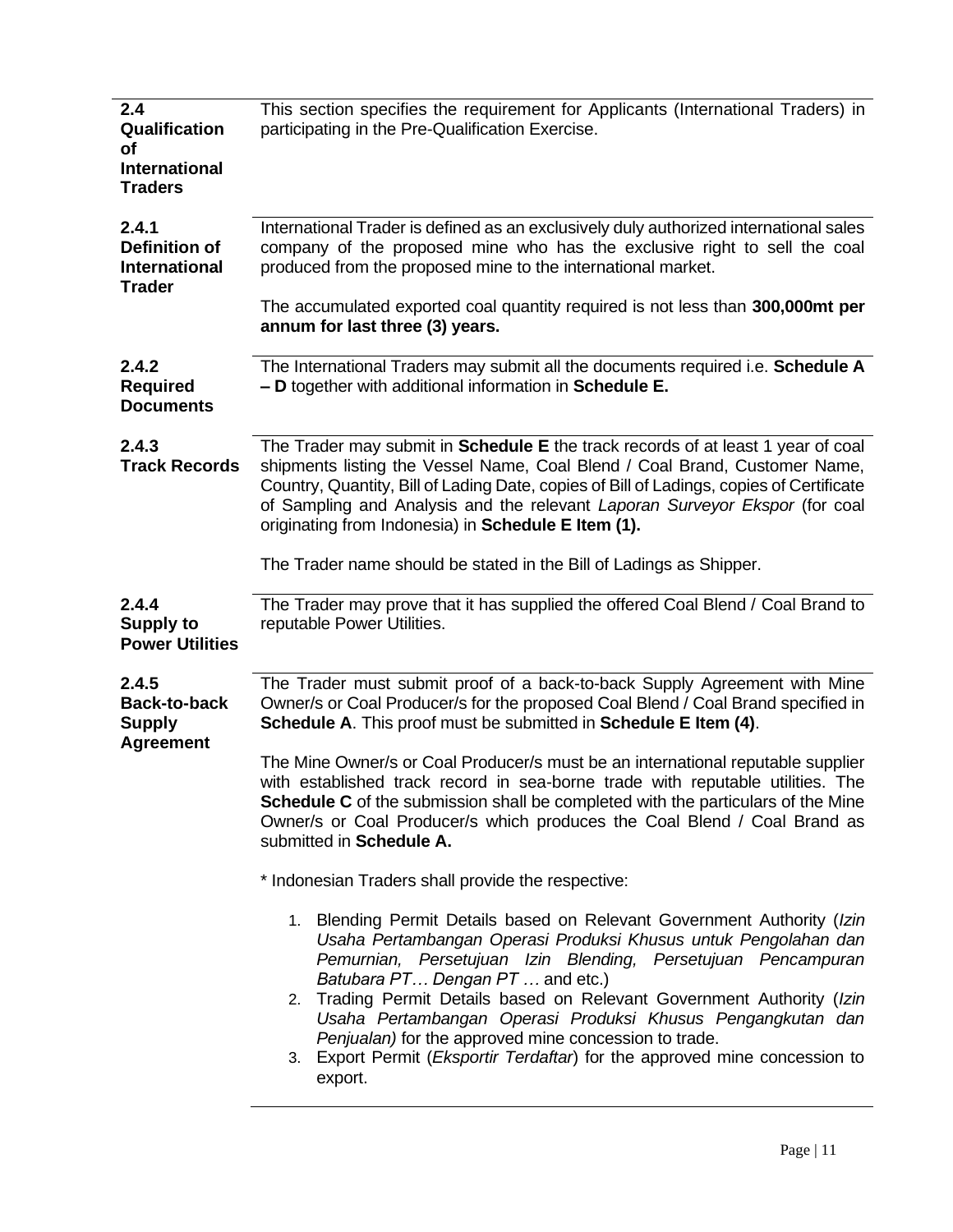| 2.5<br><b>General</b><br><b>Requirement</b><br>on Proposed<br><b>Coal Mine</b>                                    | This section specifies the requirement of proposed coal mines.                                                                                                                                                                                                                                                                                                                                                                                                                                                                                                                                                                          |  |  |
|-------------------------------------------------------------------------------------------------------------------|-----------------------------------------------------------------------------------------------------------------------------------------------------------------------------------------------------------------------------------------------------------------------------------------------------------------------------------------------------------------------------------------------------------------------------------------------------------------------------------------------------------------------------------------------------------------------------------------------------------------------------------------|--|--|
| 2.5.1<br><b>Operation and</b><br><b>Permit</b>                                                                    | The proposed mine <b>MUST</b> be in operation.<br>The proposed mine must hold a valid mining permit issued by competent<br>governmental authority.                                                                                                                                                                                                                                                                                                                                                                                                                                                                                      |  |  |
| 2.5.2<br><b>Minimum</b><br><b>Production</b><br>and Projected<br><b>Production</b><br><b>Required</b>             | Coals produced as per below may be considered:<br>a minimum projected production of 1.5 Mtpa for the upcoming year and;<br>i.<br>a minimum actual production of 1.5 Mtpa in previous year<br>ii.                                                                                                                                                                                                                                                                                                                                                                                                                                        |  |  |
| 2.5.3<br><b>Source and</b><br><b>Proportion of</b><br><b>Blending</b>                                             | For coal that does not originate from a single mine, Applicants shall indicate clearly<br>the source, coal quality data and proportion of blending that makes up the offered<br>Coal Blend / Coal Brand in Schedule C Item 2.<br>TNBF reserves the right to reject blended coal that it considers unsuitable for<br>burning at the coal-fired IPPs.                                                                                                                                                                                                                                                                                     |  |  |
| 2.5.4<br>Coal<br>Washing                                                                                          | The Applicant shall indicate clearly whether the Coal Blend / Coal Brand offered is<br>washed, unwashed or partly washed in Schedule C Item 4 and shall provide<br>detailed description of the washing processes and equipment in <b>Schedule F (e).</b>                                                                                                                                                                                                                                                                                                                                                                                |  |  |
| 2.5.5<br><b>Copies of</b><br><b>Certificate of</b><br><b>Analysis and</b><br><b>Related</b><br><b>Information</b> | The Applicants may submit the following documents for the Coal Blend / Coal<br>Brand offered:<br>Copies of "as loaded" Certificate of Sampling and Analysis, from reputable<br>i.<br>international independent surveyors, carried out on approximately 3 latest<br>previous shipments Handymax, Panamax or Capesize of the Coal Blend /<br>Coal Brand offered in Schedule B Item 13.<br>ii.<br>Applicants may submit upon official TNBF request any bench scale or pilot<br>scale or full scale combustion test reports on the Coal Blend / Coal Brand<br>offered to enable TNBF to fully evaluate the suitability of the offered coal. |  |  |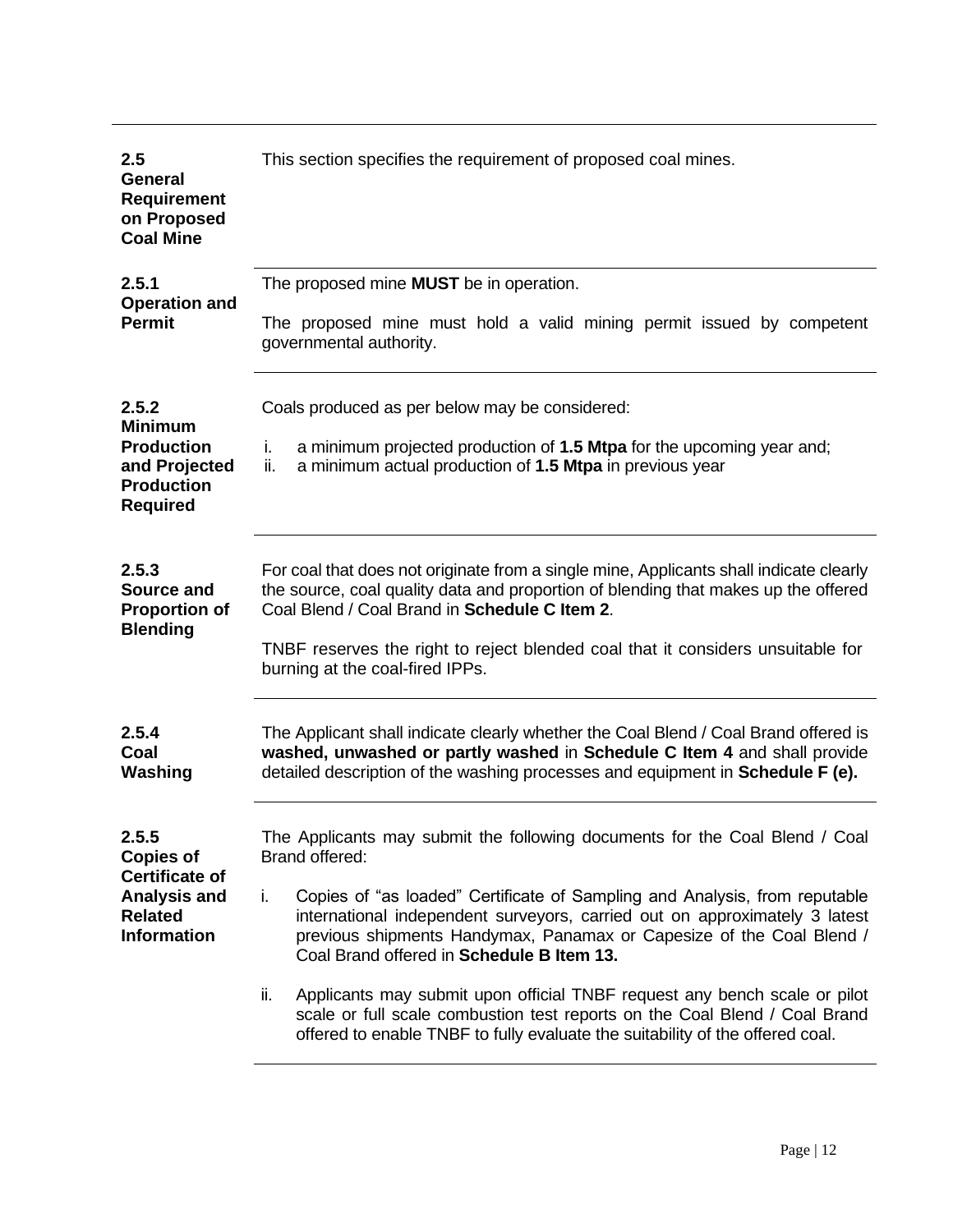| 2.5.6<br><b>Loading Port</b><br><b>Details</b>  | The Applicant shall be required to fill up <b>Schedule D</b> on details of the loading port<br>for the Coal Blend / Coal Brand submitted in Schedule A. If there are more than<br>one loading port available please copy <b>Schedule D</b> and fill in the details of each<br>port separately.<br>Information on the available inspection firms operating at the loading port shall also<br>be furnished. Detailed information on the sampling and analysis facilities<br>(automatic or manual) at loading port shall be included in Schedule F (h). |
|-------------------------------------------------|------------------------------------------------------------------------------------------------------------------------------------------------------------------------------------------------------------------------------------------------------------------------------------------------------------------------------------------------------------------------------------------------------------------------------------------------------------------------------------------------------------------------------------------------------|
|                                                 |                                                                                                                                                                                                                                                                                                                                                                                                                                                                                                                                                      |
| 2.5.7<br><b>Export Record</b><br><b>Details</b> | The Applicant shall provide information on Coal Blend / Coal Brand offered as<br>required in <b>Schedule F</b> to enable TNBF to establish the consistency of coal quality,<br>long term reliability and experience of the Coal Producer or Owner in coal export.                                                                                                                                                                                                                                                                                    |
|                                                 | i.<br>Export record of the proposed coal over the last one year giving such details<br>as:<br>Names of buyers<br>$\bullet$<br>Quantities supplied<br>$\bullet$                                                                                                                                                                                                                                                                                                                                                                                       |
|                                                 | ii.<br>Independent Mine Due Diligence Report, if any, done by the request of<br>Lenders or other coal buyers                                                                                                                                                                                                                                                                                                                                                                                                                                         |
| 2.5.8<br>Independent<br><b>Expert</b>           | TNBF shall review the documents as submitted and if deemed necessary and<br>required, shall appoint an independent expert to conduct due diligence exercise on<br>the mine and the complete supply chain from the mine to the loading port.                                                                                                                                                                                                                                                                                                          |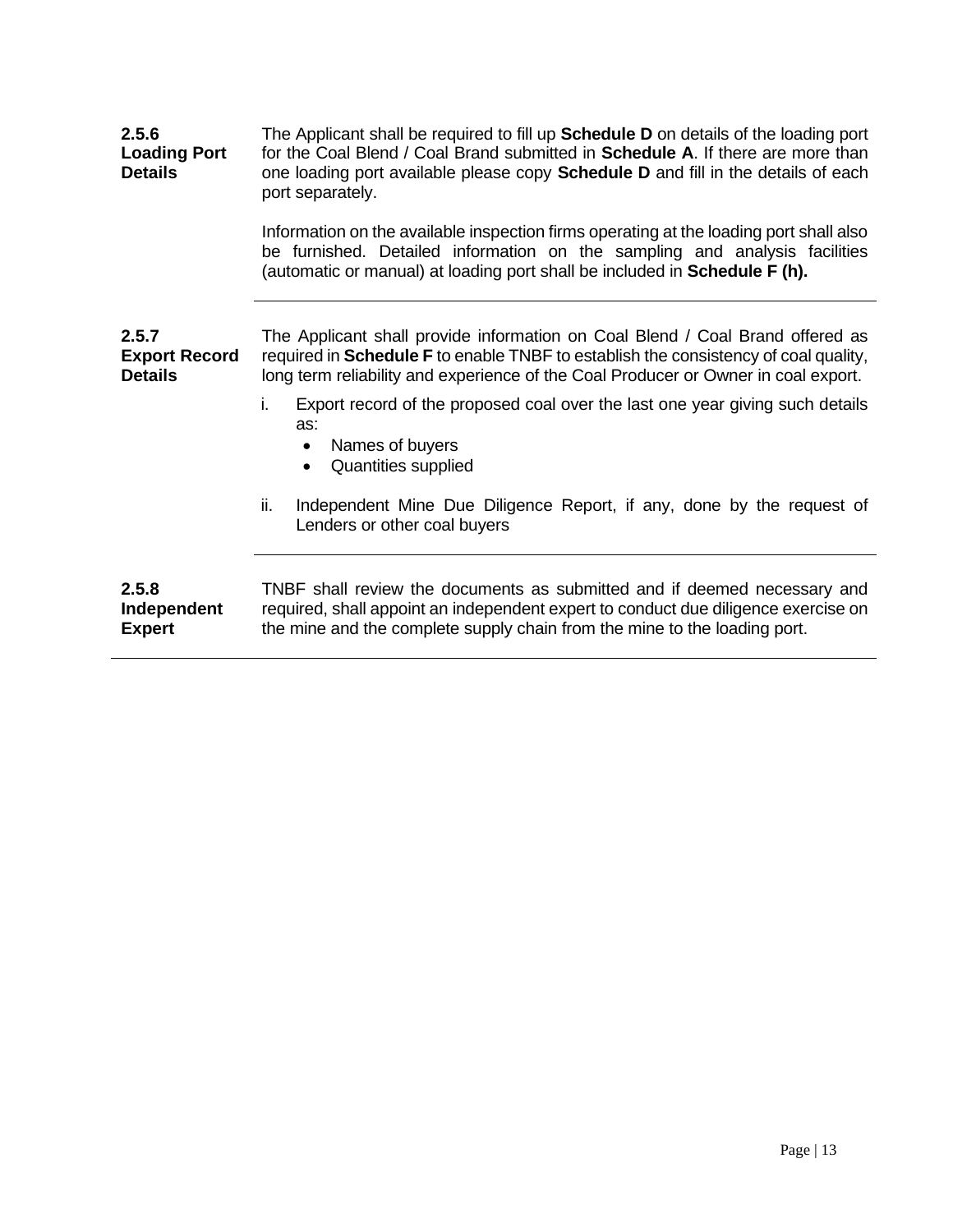| 2.6<br>Quality<br><b>Assurance</b><br>and Control                                          | This section specifies the obligation of Applicants in ensuring that the Coal Blend<br>/ Coal Brand as offered is as per the quality claimed in the Schedule A.                                                                                                                                                                                                                                                                                   |  |  |  |  |  |
|--------------------------------------------------------------------------------------------|---------------------------------------------------------------------------------------------------------------------------------------------------------------------------------------------------------------------------------------------------------------------------------------------------------------------------------------------------------------------------------------------------------------------------------------------------|--|--|--|--|--|
| 2.6.1<br><b>Coal Sample</b>                                                                | The Applicant is required to provide a Coal sample of the offered Coal Blend /<br>Coal Brand for testing at the appointed laboratory by TNBF for the purpose of<br>further technical assessment of the offered Coal Blend / Coal Brand for use in<br>the coal-fired IPPs.                                                                                                                                                                         |  |  |  |  |  |
|                                                                                            | It is Applicant's responsibility to ensure that the Coal sample represents<br>specification as declared/submitted in schedule A. Nevertheless, the specification<br>declared and submitted in schedule A will prevail and be referred as main<br>reference. The Coal sample requirements are as follows: -                                                                                                                                        |  |  |  |  |  |
|                                                                                            | i.<br>Upon online submission of PQ document in the system, applicant shall<br>arrange 5kg coal sample to be sent to nominated laboratory specify in<br>item (iv).                                                                                                                                                                                                                                                                                 |  |  |  |  |  |
|                                                                                            | ii.<br>The Coal sample shall consist of unprepared coal sample consisting of<br>50mm, 3mm, 2mm and 0.5mm sizing.                                                                                                                                                                                                                                                                                                                                  |  |  |  |  |  |
|                                                                                            | iii.<br>The Coal sample shall be packed in cans or boxes with thick and hard<br>plastic bag (highly sealed, less hygroscopic, and rustproof material) in<br>order to avoid contamination and drying of the sample.                                                                                                                                                                                                                                |  |  |  |  |  |
|                                                                                            | Applicant shall courier the coal sample to the following laboratory: -<br>iv.                                                                                                                                                                                                                                                                                                                                                                     |  |  |  |  |  |
|                                                                                            | TNB Labs Sdn Bhd (979289-M)<br>No. 1, Lorong Ayer Itam,<br>Kawasan Institusi Penyelidikan,<br>43000 Kajang, Selangor Darul Ehsan, Malaysia<br>Attn: Miza Farzana bt Amir Mahmod<br>Tel: 603-8922 5000                                                                                                                                                                                                                                             |  |  |  |  |  |
|                                                                                            | Applicant shall notify TNBF once the Sample is sent to the laboratory for<br>v.<br>notification purposes.<br>Applicant shall provide TNBF with the airway bill number ("AWB") or<br>vi.<br>tracking number for tracking purposes. In the AWB shall clearly state the<br>applicant name, PQ exercise and coal brand.<br>Cost of courier and all related expenses inclusive of SST and other<br>vii.<br>applicable tax shall be borne by applicant. |  |  |  |  |  |
| 2.6.2<br><b>Coal Handling</b><br>and<br><b>Combustion</b><br>Expert /<br><b>Specialist</b> | The successful prequalified Applicants/Contracting Party, if awarded contract(s) in<br>future tender exercises, on its own cost and expense, shall be required to deploy a<br>coal handling expert/specialist and combustion expert/specialist who shall assist<br>the coal-fired IPPs to jointly monitor, evaluate and report on the coal handling and<br>combustion performance at the coal-fired IPPs.                                         |  |  |  |  |  |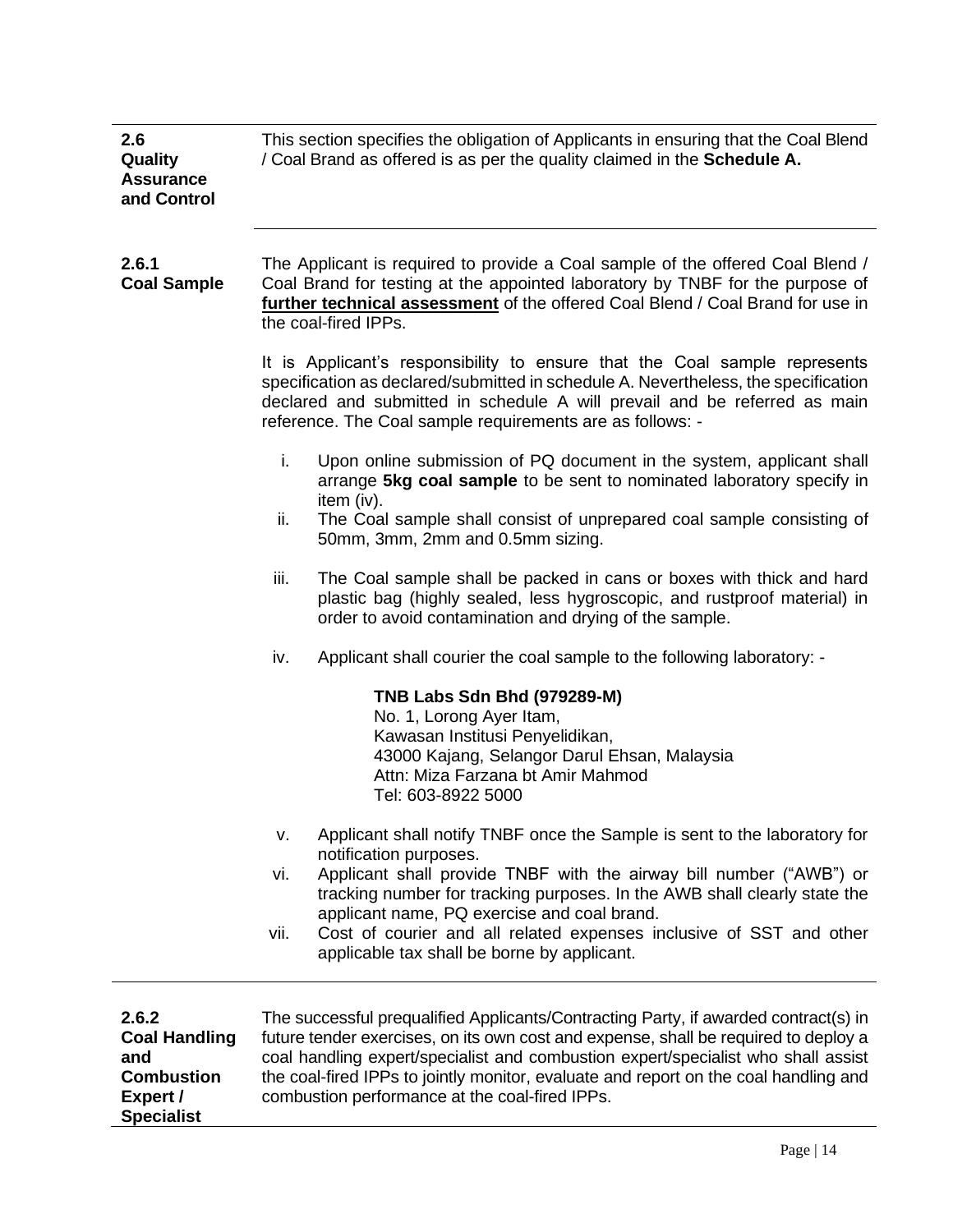He shall advise the coal-fired IPPs on the inherent characteristics of the coal(s), that shall include but not limited to, such as tendency towards self-heating and spontaneous combustion, slumping, storage, abrasive index, ash fusion temperatures, ash resistivity and emission characteristics.

He shall also advise the coal-fired IPPs on handling and storage of the coal(s), and related matters such as stacking, compacting and managing coal spontaneous combustion in the storage yard.

**2.6.3 Handling Coal Rejects** The successful prequalified Applicants/Contracting Party, if awarded contract(s) in future tender exercises, may be required, to bear the costs and expenses incurred in handling of the coal and rejected coal.

> These shall include the costs and expenses to mitigate and manage spontaneous combustion, coal fires etc. during storage in the stockyard and disposal of such scrap products and wastes.

### **[END OF SECTION 2.0]**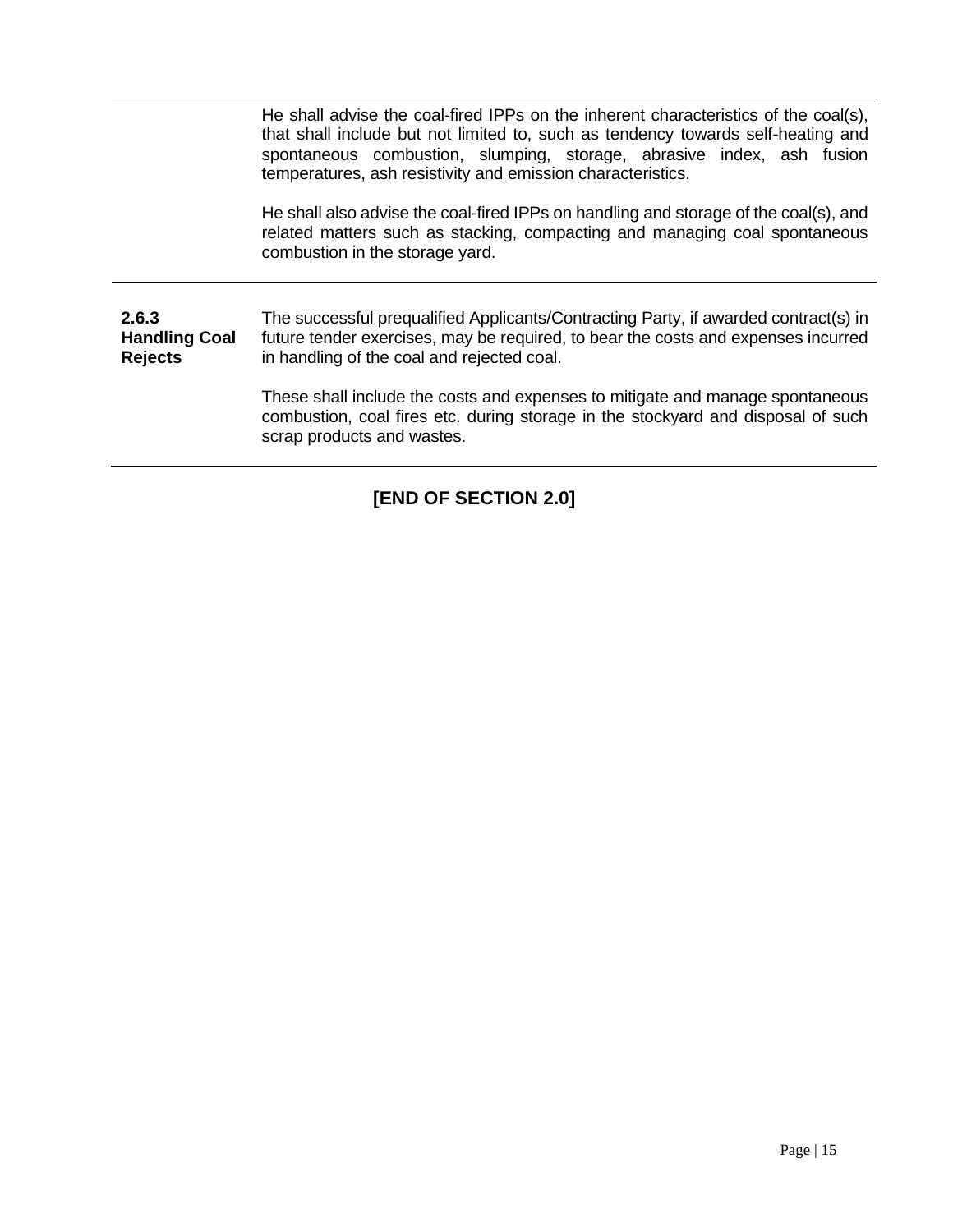#### **Annex 1.0**

| No. | <b>Specification</b>         | <b>Basis</b>           | <b>Unit</b> |     | <b>Limit Value</b> |       |
|-----|------------------------------|------------------------|-------------|-----|--------------------|-------|
|     |                              |                        |             |     | (GF2)              | (GF3) |
| 1   | <b>Gross Calorific Value</b> | As Received            | Kcal/kg     | Min | 5,800              |       |
| 2   | <b>Total Moisture</b>        | As Received            | $\%$        | Max | 18.5               |       |
| 3   | <b>Ash Contents</b>          | As Received            | $\%$        | Max | 18                 |       |
| 4   | <b>Total Sulfur</b>          | As Received            | %           | Max |                    |       |
| 5   | <b>Volatile Matter</b>       | As Received            | %           | Min | 24                 |       |
| 6   | <b>HGI</b>                   |                        |             | Min | 45                 | 40    |
| 7   | AFT (IDT)                    | Reducing<br>Atmosphere | $^{0}C$     | Min | 1200               | 1240  |
| 8   |                              | As Received            | $<$ 3 mm    | Max | 30%                |       |
|     | Sizing                       |                        | $>50$ mm    | Max | 5%                 |       |

|  | Table 1.0: Coal Quality Limits for Kapar Energy Ventures Sdn. Bhd. |
|--|--------------------------------------------------------------------|
|  |                                                                    |

Table 2.0: Coal Quality Limits for TNB Janamanjung Sdn. Bhd. (Manjung 1,2 and 3)

| No.            | <b>Specification</b>         | <b>Basis</b>           | <b>Unit</b> |     | <b>Limit Value</b> |
|----------------|------------------------------|------------------------|-------------|-----|--------------------|
|                | <b>Gross Calorific Value</b> | As Received            | Kcal/kg     | Min | 4800               |
| $\overline{2}$ | <b>Total Moisture</b>        | As Received            | %           | Max | 30                 |
| 3              | <b>Ash Contents</b>          | As Received            | $\%$        | Max | 15                 |
| 4              | <b>Total Sulfur</b>          | As Received            | %           | Max | 1.1                |
| 5              | <b>Volatile Matter</b>       | As Received            | $\%$        | Min | 22.5               |
| 6              | <b>HGI</b>                   |                        |             | Min | 40                 |
| 7              | AFT (IDT)                    | Reducing<br>Atmosphere | $^{0}C$     | Min | 1000               |
| 8              |                              | As Received            | $<$ 3 mm    | Max | 30%                |
|                | Sizing                       |                        | $>50$ mm    | Max | 3%                 |

#### Table 3.0: Coal Quality Limits for Tanjung Bin Power Sdn. Bhd.

| No. | <b>Specification</b>         | <b>Basis</b> | <b>Unit</b> |     |            | <b>Limit Value</b> |
|-----|------------------------------|--------------|-------------|-----|------------|--------------------|
|     |                              |              |             |     | <b>Bit</b> | <b>Sub-Bit</b>     |
|     | <b>Gross Calorific Value</b> | As Received  | Kcal/kg     | Min | 5900       | 5000               |
| 2   | <b>Total Moisture</b>        | As Received  | %           | Max | 18         | 26                 |
| 3   | <b>Ash Contents</b>          | As Received  | %           | Max | 15         | 5                  |
| 4   | <b>Total Sulfur</b>          | As Received  | %           | Max |            |                    |
| 5   | <b>Fuel Ratio</b>            | As Received  |             | Max | 2.56       | 1.36               |
| 6   | <b>HGI</b>                   |              |             | Min | 37         | 40                 |
| 7   | Sizing                       | As Received  | $>50$ mm    | Max | 5%         | 5%                 |
|     |                              |              | $<$ 2 mm    | Max | 40%        | 40%                |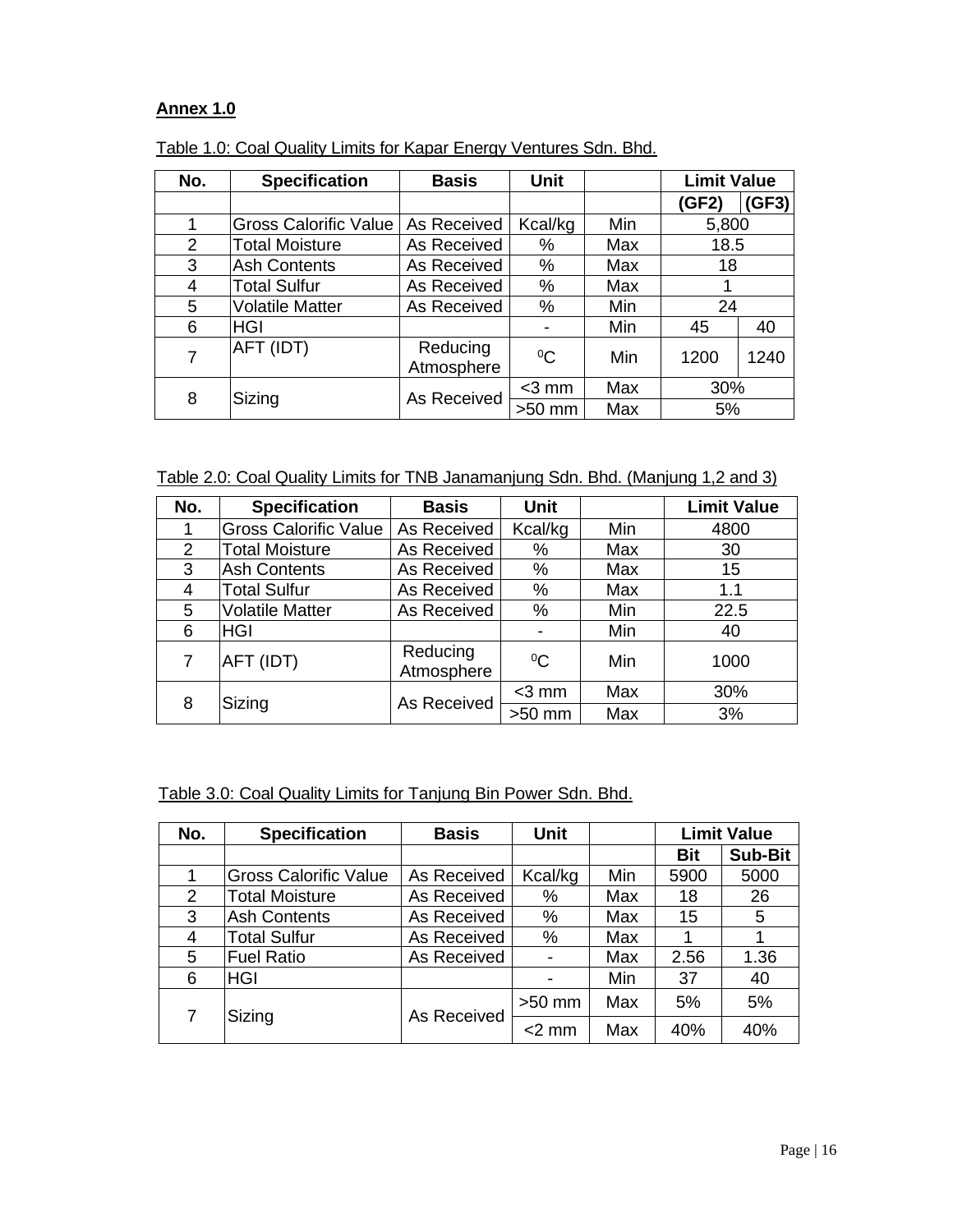| No. | <b>Specification</b>         | <b>Basis</b>                  | <b>Unit</b> |      |            | <b>Limit Value</b> |
|-----|------------------------------|-------------------------------|-------------|------|------------|--------------------|
|     |                              |                               |             |      | <b>Bit</b> | Sub-Bit            |
| 1   | <b>Gross Calorific Value</b> | As Received<br>Min<br>Kcal/kg |             | 5800 | 4800       |                    |
| 2   | <b>Total Moisture</b>        | As Received                   | %           | Max  | 18         | 30                 |
| 3   | <b>Ash Contents</b>          | %<br>As Received<br>Max       |             | 18   | 9          |                    |
| 4   | <b>Total Sulfur</b>          | As Received                   | %<br>Max    |      | 1          | 1                  |
| 5   | <b>Fuel Ratio</b>            | As Received                   |             | Max  | 2.6        | 1.5                |
| 6   | <b>HGI</b>                   |                               |             | Min  | 37         | 40                 |
|     | Sizing                       | As Received                   | $<$ 2 mm    | Max  | 40%        | 40%                |
|     |                              |                               | $>50$ mm    | Max  | 5%         | 5%                 |

Table 4.0: Coal Quality Limits for Jimah Energy Ventures Sdn. Bhd.

Note: Fuel Ratio = Fixed Carbon / Volatile Matter

| Table 5.0: Coal Quality Limits for TNB Janamanjung Sdn. Bhd. (Manjung 4) |  |  |
|--------------------------------------------------------------------------|--|--|
|                                                                          |  |  |

| No. | <b>Specification</b>         | <b>Basis</b>           | <b>Unit</b> | <b>Limit Value</b> |      |
|-----|------------------------------|------------------------|-------------|--------------------|------|
|     | <b>Gross Calorific Value</b> | As Received            | Kcal/kg     | Min                | 4800 |
| 2   | <b>Total Moisture</b>        | As Received            | ℅           | Max                | 30   |
| 3   | <b>Ash Contents</b>          | As Received            | %           | Max                | 15   |
| 4   | Total Sulfur                 | As Received            | %           | Max                |      |
| 5   | <b>Volatile Matter</b>       | As Received            | %           | Min                | 22   |
| 6   | <b>HGI</b>                   |                        |             | Min                | 40   |
| 7   | AFT (IDT)                    | Reducing<br>Atmosphere | $^{0}C$     | Min                | 1000 |
| 8   |                              | As Received            | $<$ 2 mm    | Max                | 40%  |
|     | Sizing                       |                        | $>50$ mm    | Max                | 5%   |

Table 6.0: Coal Quality Limits for Tanjung Bin Energy Sdn. Bhd.

| No.            | <b>Specification</b>         | <b>Basis</b>           | <b>Unit</b>              | <b>Limit Value</b> |      |
|----------------|------------------------------|------------------------|--------------------------|--------------------|------|
|                | <b>Gross Calorific Value</b> | As Received            | Kcal/kg                  | Min                | 4800 |
| $\overline{2}$ | <b>Total Moisture</b>        | As Received            | %                        | Max                | 30   |
| 3              | <b>Ash Contents</b>          | As Received            | %                        | Max                | 15   |
| 4              | <b>Total Sulfur</b>          | As Received            | %                        | Max                |      |
| 5              | <b>Volatile Matter</b>       | As Received            | $\%$                     | Min                | 22   |
| 6              | <b>HGI</b>                   |                        | $\overline{\phantom{0}}$ | Min                | 40   |
| 7              | AFT (IDT)                    | Reducing<br>Atmosphere | $^{0}C$                  | Min                | 1000 |
| 8              |                              | As Received            | $<$ 2 mm                 | Max                | 40%  |
|                | Sizing                       |                        | $>50$ mm                 | Max                | 5%   |